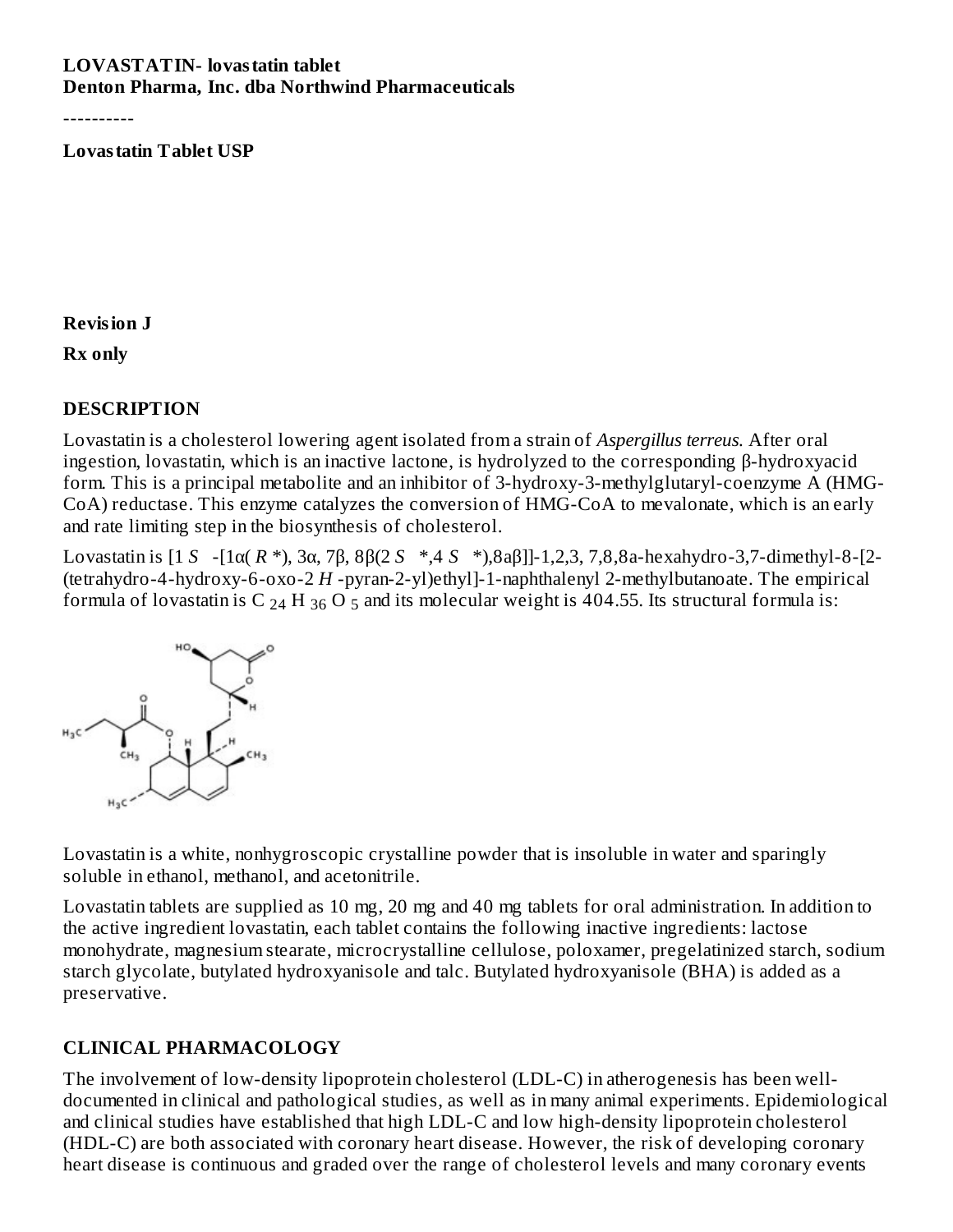do occur in patients with total cholesterol (total-C) and LDL-C in the lower end of this range.

Lovastatin has been shown to reduce both normal and elevated LDL-C concentrations. LDL is formed from very low-density lipoprotein (VLDL) and is catabolized predominantly by the high affinity LDL receptor. The mechanism of the LDL-lowering effect of lovastatin may involve both reduction of VLDL-C concentration, and induction of the LDL receptor, leading to reduced production and/or increased catabolism of LDL-C. Apolipoprotein B also falls during treatment with lovastatin.

Lovastatin is a specific inhibitor of HMG-CoA reductase, the enzyme which catalyzes the conversion of HMG-CoA to mevalonate. The conversion of HMG-CoA to mevalonate is an early step in the biosynthetic pathway for cholesterol.

#### **Pharmacokinetics**

Lovastatin is a lactone, which is readily hydrolyzed *in vivo* to the corresponding β-hydroxyacid, a strong. inhibitor of HMG-CoA reductase. Inhibition of HMG-CoA reductase is the basis for an assay in pharmacokinetic studies of the β-hydroxyacid metabolites (active inhibitors) and, following base hydrolysis, active plus latent inhibitors (total inhibitors) in plasma following administration of lovastatin.

Following an oral dose of  $^{14}$  C-labeled lovastatin in man, 10% of the dose was excreted in urine and 83% in feces. The latter represents absorbed drug equivalents excreted in bile, as well as any unabsorbed drug. Plasma concentrations of total radioactivity (lovastatin plus  $^{14}$  C-metabolites) peaked at 2 hours and declined rapidly to about 10% of peak by 24 hours postdose. Absorption of lovastatin, estimated relative to an intravenous reference dose, in each of four animal species tested, averaged about 30% of an oral dose. In animal studies, after oral dosing, lovastatin had high selectivity for the liver, where it achieved substantially higher concentrations than in non-target tissues. Lovastatin undergoes extensive first-pass extraction in the liver, its primary site of action, with subsequent excretion of drug equivalents in the bile. As a consequence of extensive hepatic extraction of lovastatin, the availability of drug to the general circulation is low and variable. In a single dose study in four hypercholesterolemic patients, it was estimated that less than 5% of an oral dose of lovastatin reaches the general circulation as active inhibitors. Following administration of lovastatin tablets the coefficient of variation, based on between-subject variability, was approximately 40% for the area under the curve (AUC) of total inhibitory activity in the general circulation.

Both lovastatin and its β-hydroxyacid metabolite are highly bound (>95%) to human plasma proteins. Animal studies demonstrated that lovastatin crosses the blood-brain and placental barriers.

The major active metabolites present in human plasma are the β-hydroxyacid of lovastatin, its 6'-hydroxy derivative, and two additional metabolites. Peak plasma concentrations of both active and total inhibitors were attained within 2 to 4 hours of dose administration. While the recommended therapeutic dose range is 10 to 80 mg/day, linearity of inhibitory activity in the general circulation was established by a single dose study employing lovastatin tablet dosages from 60 to as high as 120 mg. With a once-a-day dosing regimen, plasma concentrations of total inhibitors over a dosing interval achieved a steady state between the second and third days of therapy and were about 1.5 times those following a single dose. When lovastatin was given under fasting conditions, plasma concentrations of total inhibitors were on average about two-thirds those found when lovastatin was administered immediately after a standard test meal.

In a study of patients with severe renal insufficiency (creatinine clearance 10 to 30 mL/min), the plasma concentrations of total inhibitors after a single dose of lovastatin were approximately two-fold higher than those in healthy volunteers.

In a study including 16 elderly patients between 70 to 78 years of age who received lovastatin 80 mg/day, the mean plasma level of HMG-CoA reductase inhibitory activity was increased approximately 45% compared with 18 patients between 18 to 30 years of age (see PRECAUTIONS, *Geriatric Use* ).

Although the mechanism is not fully understood, cyclosporine has been shown to increase the AUC of HMG-CoA reductase inhibitors. The increase in AUC for lovastatin and lovastatin acid is presumably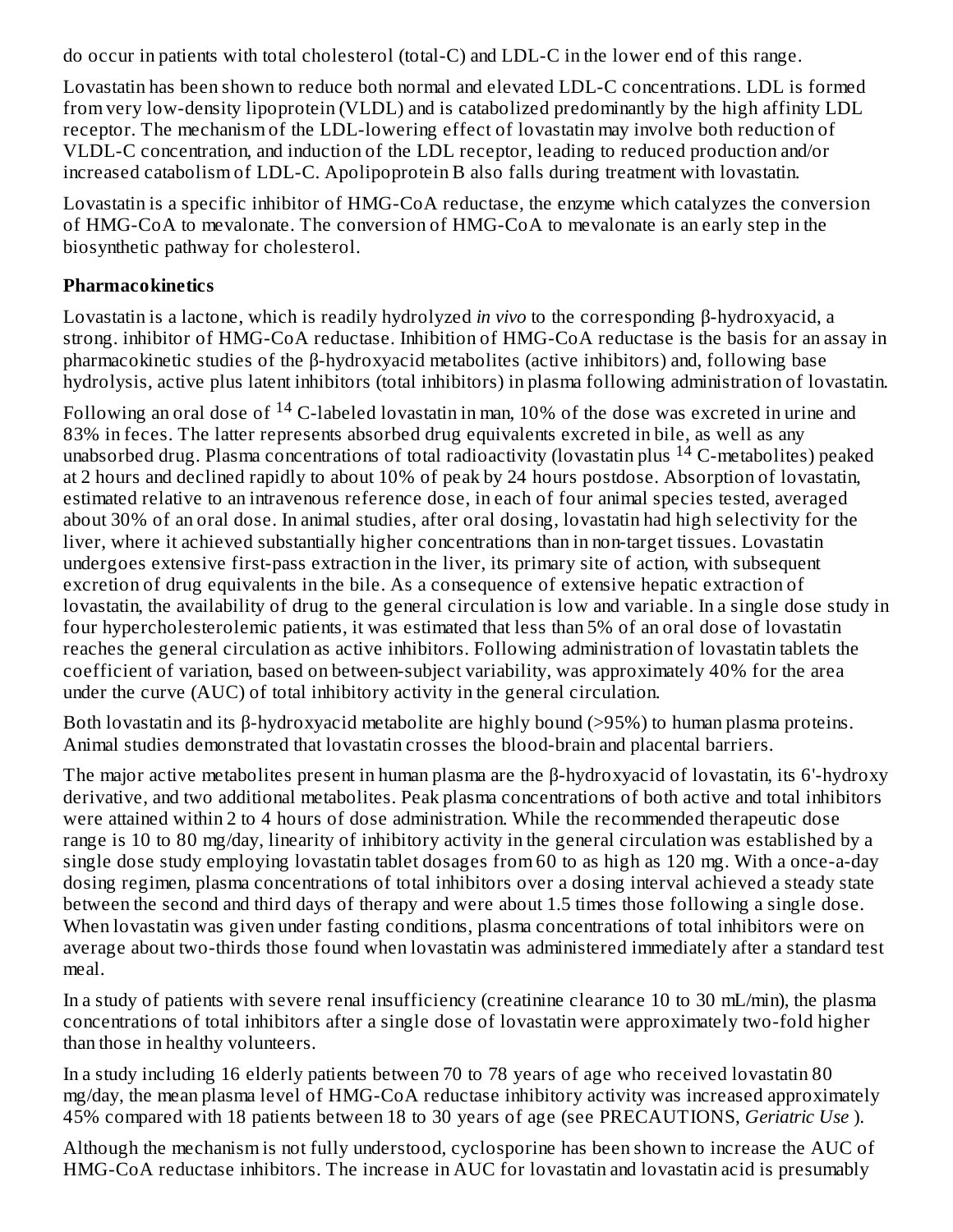due, in part, to inhibition of CYP3A4.

The risk of myopathy is increased by high levels of HMG-CoA reductase inhibitory activity in plasma. Strong inhibitors of CYP3A4 can raise the plasma levels of HMG-CoA reductase inhibitory activity and increase the risk of myopathy (see WARNINGS, *Myopathy/Rhabdomyolysis* and PRECAUTIONS, *Drug Interactions* ).

Lovastatin is a substrate for cytochrome P450 isoform 3A4 (CYP3A4) (see PRECAUTIONS, *Drug Interactions* .) Grapefruit juice contains one or more components that inhibit CYP3A4 and can increase the plasma concentrations of drugs metabolized by CYP3A4. In one study <sup>1</sup>, 10 subjects consumed 200 mL of double-strength grapefruit juice (one can of frozen concentrate diluted with one rather than 3 cans of water) three times daily for 2 days and an additional 200 mL double-strength grapefruit juice together with and 30 and 90 minutes following a single dose of 80 mg lovastatin on the third day. This regimen of grapefruit juice resulted in a mean increase in the serum concentration of lovastatin and its βhydroxyacid metabolite (as measured by the area under the concentration-time curve) of 15-fold and 5 fold, respectively [as measured using a chemical assay-high performance liquid chromatography.] In a second study, 15 subjects consumed one 8 oz glass of single-strength grapefruit juice (one can of frozen concentrate diluted with 3 cans of water) with breakfast for 3 consecutive days and a single dose of 40 mg lovastatin in the evening of the third day. This regimen of grapefruit juice resulted in a mean increase in the plasma concentration (as measured by the area under the concentration-time curve) of active and total HMG-CoA reductase inhibitory activity [using an enzyme inhibition assay both before (for active inhibitors) and after (for total inhibitors) base hydrolysis] of 1.34-fold and 1.36-fold, respectively, and of lovastatin and its β-hydroxyacid metabolite [measured using a chemical assay-liquid chromatography/tandem mass spectrometry-different from that used in the first  $^{\tilde{1}}$  study] of 1.94-fold and 1.57-fold, respectively. The effect of amounts of grapefruit juice between those used in these two studies on lovastatin pharmacokinetics has not been studied.

<sup>1</sup> Kantola, T, et al., Clin Pharmacol Ther 1998; 63(4):397-402.

\_\_\_\_\_\_\_\_\_\_\_\_\_\_\_\_\_\_\_\_\_\_\_\_\_\_\_\_\_\_\_\_\_\_\_\_

|                                              | Number of<br><b>Subjects</b> | <b>Dosing of Coadministered</b><br><b>Drug or Grapefruit Juice</b> | Dosing of<br>Lovastatin | <b>AUC Ratio*</b><br>(with / without<br>coadministered drug)<br>No Effect = $1.00$ |                     |  |
|----------------------------------------------|------------------------------|--------------------------------------------------------------------|-------------------------|------------------------------------------------------------------------------------|---------------------|--|
|                                              |                              |                                                                    |                         | Lovastatin                                                                         | Lovastatin acid     |  |
| Gemfibrozil                                  | 11                           | 600 mg BID for 3 days                                              | 40 mg                   | 0.96                                                                               | 2.80                |  |
| Itraconazole <sup>z</sup>                    | 12                           | 200 mg QD for 4 days                                               | 40 mg on Day 4          | > 36 <sup>6</sup>                                                                  | 22                  |  |
|                                              | 10                           | 100 mg QD for 4 days                                               | 40 mg on Day 4          | $>14.8^{6}$                                                                        | 15.4                |  |
| Grapefruit Juice <sup>1</sup><br>(high dose) | 10                           | 200 mL of double-strength<br>TID <sup>*</sup>                      | 80 mg single dose       | 15.3                                                                               | 5.0                 |  |
| Grapefruit Juice <sup>5</sup><br>(low dose)  | 16                           | 8 oz (about 250 mL) of<br>single-strength" for 4 days              | 40 mg single dose       | 1.94                                                                               | 1.57                |  |
| Cyclosporine                                 | 16                           | Not described <sup>®</sup>                                         | 10 mg QD for<br>10 days | 5- to 8-fold                                                                       | ND <sup>3</sup>     |  |
| Number of<br><b>Subjects</b>                 |                              | Dosing of Coadministered<br><b>Drug or Grapefruit Juice</b>        | Dosing of<br>Lovastatin | <b>AUC Ratio*</b><br>(with / without<br>coadministered drug)<br>No Effect = $1.00$ |                     |  |
|                                              |                              |                                                                    |                         | <b>Total Lovastatin acid</b>                                                       |                     |  |
| Diltiazem                                    | 10                           | 120 mg BID for 14 days                                             | 20 <sub>mg</sub>        |                                                                                    | $3.57$ <sup>*</sup> |  |

**TABLE** The Effect of Other Drugs on Lovastatin Exposure When Both Were Co-administered

- \* Results based on a chemical assay.
- † Lovastatin acid refers to the β-hydroxyacid of lovastatin.
- ‡ The mean total AUC of lovastatin without itraconazole phase could not be determined accurately.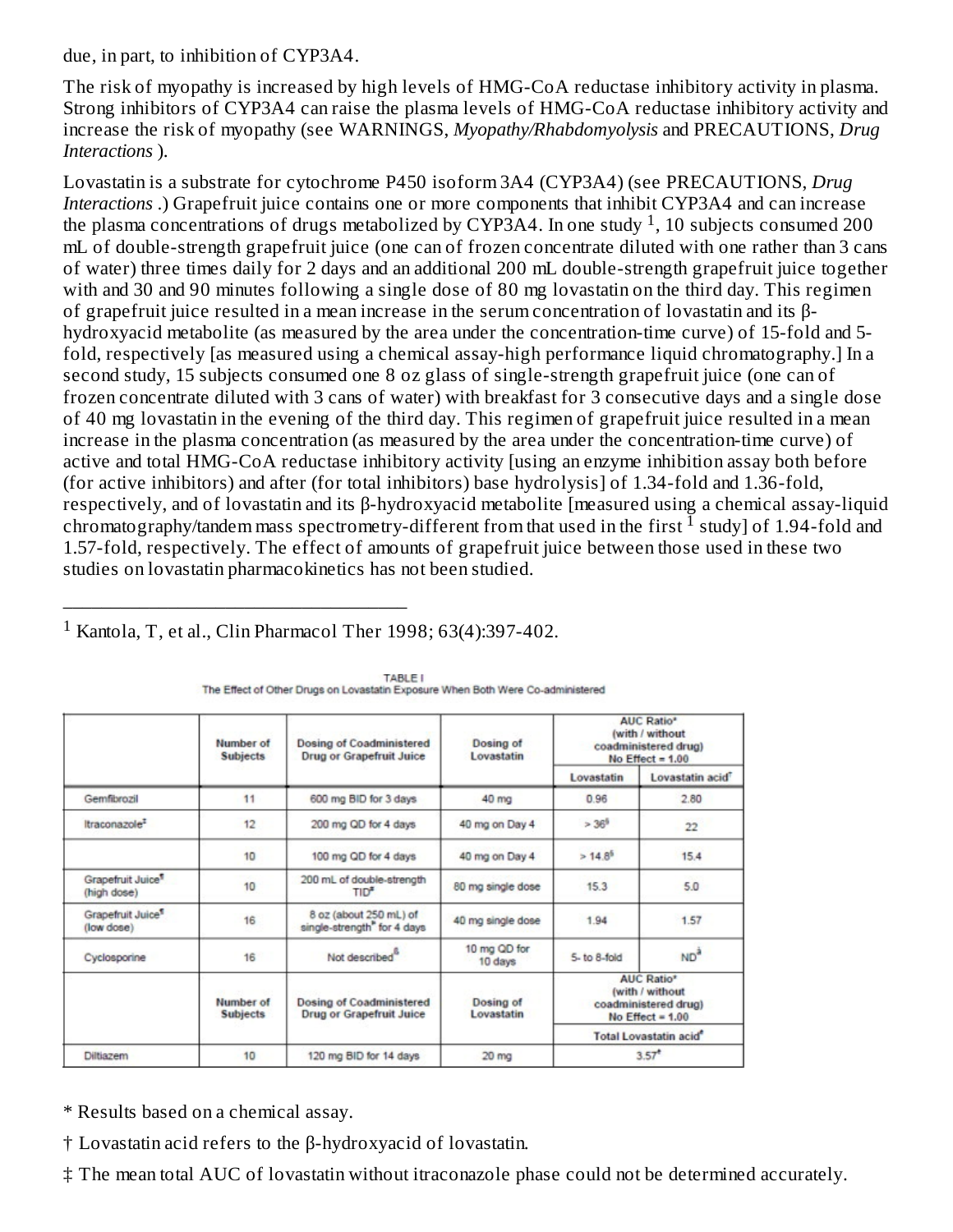Results could be representative of strong CYP3A4 inhibitors such as ketoconazole, posaconazole, clarithromycin, telithromycin, HIV protease inhibitors, and nefazodone.

§ Estimated minimum change.

¶ The effect of amounts of grapefruit juice between those used in these two studies on lovastatin pharmacokinetics has not been studied.

# Double-strength: one can of frozen concentrate diluted with one can of water.

Grapefruit juice was administered TID for 2 days, and 200 mL together with single dose lovastatin and 30 and 90 minutes following single dose lovastatin on Day 3.

Þ Single-strength: one can of frozen concentrate diluted with 3 cans of water. Grapefruit juice was administered with breakfast for 3 days, and lovastatin was administered in the evening on Day 3.

ß Cyclosporine-treated patients with psoriasis or post kidney or heart transplant patients with stable graft function, transplanted at least 9 months prior to study.

à ND = Analyte not determined.

è Lactone converted to acid by hydrolysis prior to analysis. Figure represents total unmetabolized acid and lactone.

Clinical Studies in Adults

Lovastatin has been shown to reduce total-C and LDL-C in heterozygous familial and non-familial forms of primary hypercholesterolemia and in mixed hyperlipidemia. A marked response was seen within 2 weeks, and the maximum therapeutic response occurred within 4 to 6 weeks. The response was maintained during continuation of therapy. Single daily doses given in the evening were more effective than the same dose given in the morning, perhaps because cholesterol is synthesized mainly at night.

In multicenter, double-blind studies in patients with familial or non-familial hypercholesterolemia, lovastatin, administered in doses ranging from 10 mg q.p.m. to 40 mg b.i.d., was compared to placebo. Lovastatin significantly decreased plasma total-C, LDL-C, total-C/HDL-C ratio and LDL-C/HDL-C ratio. In addition, lovastatin produced increases of variable magnitude in HDL-C, and modestly decreased VLDL-C and plasma TG (see Tables II through IV for dose response results).

The results of a study in patients with primary hypercholesterolemia are presented in Table II.

|                         |                       |                |       |       | $LDL-C/$ | TOTAL-C/ |       |
|-------------------------|-----------------------|----------------|-------|-------|----------|----------|-------|
| <b>DOSAGE</b>           | $\overline{\text{N}}$ | <b>TOTAL-C</b> | LDL-C | HDL-C | HDL-C    | HDL/C    | TRIG. |
| Placebo                 | 33                    | $-2$           | -1    | -1    |          | $+1$     | $+9$  |
| Lovastatin              |                       |                |       |       |          |          |       |
| $10 \text{ mg } q.p.m.$ | 33                    | $-16$          | $-21$ | $+5$  | $-24$    | $-19$    | $-10$ |
| 20 mg q.p.m.            | 33                    | $-19$          | $-27$ | $+6$  | $-30$    | $-23$    | $+9$  |
| $10$ mg b.i.d.          | 32                    | $-19$          | $-28$ | $+8$  | $-33$    | $-25$    | $-7$  |
| $40$ mg q.p.m.          | 33                    | $-22$          | $-31$ | $+5$  | $-33$    | $-25$    | $-8$  |
| 20 mg b.i.d.            | 36                    | $-24$          | $-32$ | $+2$  | $-32$    | $-24$    | $-6$  |

**TABLE II Lovastatin vs Placebo (Mean Percent Change from Bas eline After 6 Weeks)**

Lovastatin was compared to cholestyramine in a randomized open parallel study. The study was performed with patients with hypercholesterolemia who were at high risk of myocardial infarction. Summary results are presented in Table III.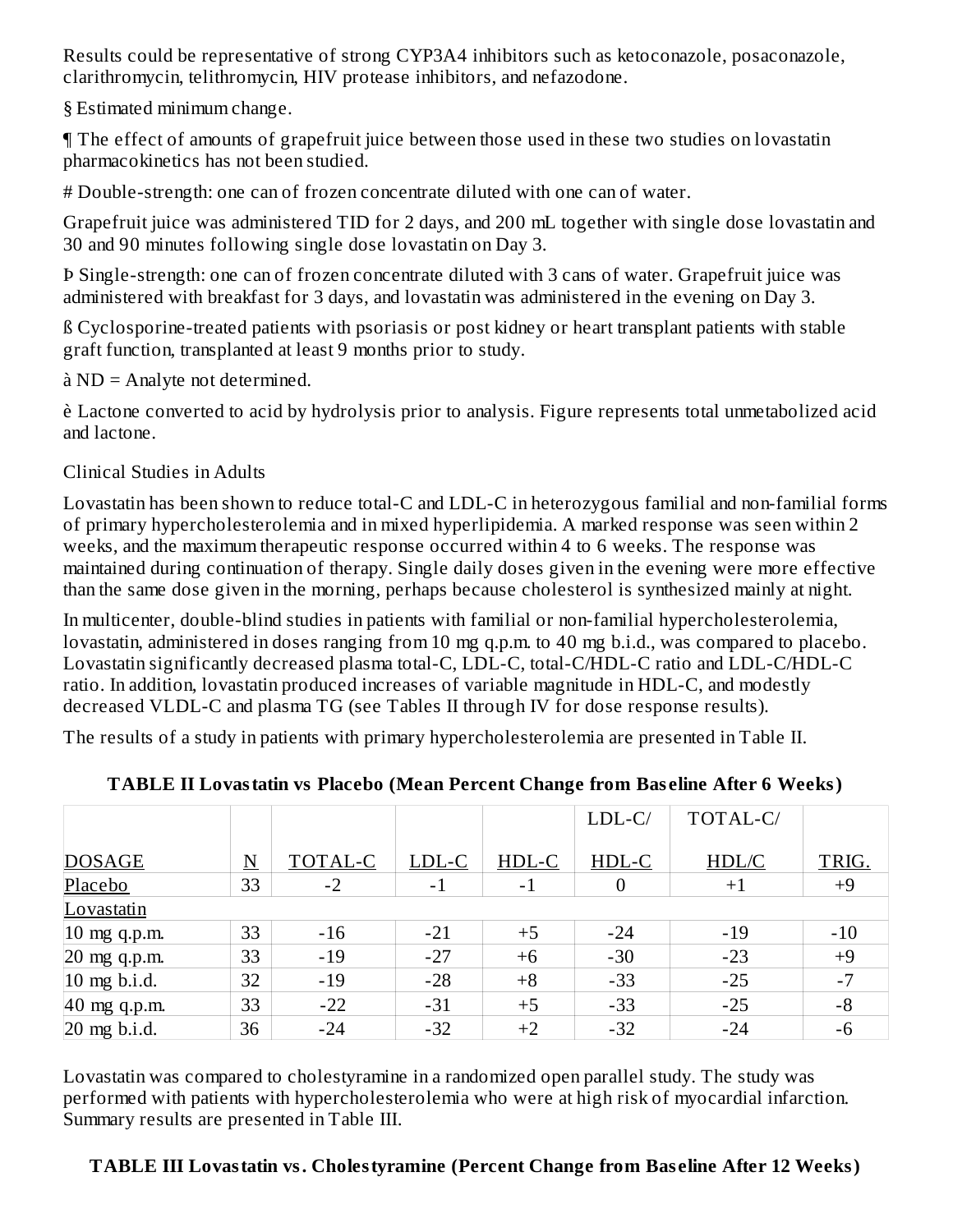|                      |             |         |        |        | $LDL-C/$ | TOTAL-C/ |          |          |
|----------------------|-------------|---------|--------|--------|----------|----------|----------|----------|
|                      |             | TOTAL-C | LDL-C  | HDL-C  | HDL-C    | HDL-C    | VLDL-C   | TRIG.    |
| <b>TREATMENT</b>     | $\mathbf N$ | (mean)  | (mean) | (mean) | (mean)   | (mean)   | (median) | (median) |
| Lovastatin           |             |         |        |        |          |          |          |          |
| $\vert$ 20 mg b.i.d. | 85          | $-27$   | $-32$  | $+9$   | $-36$    | $-31$    | $-34$    | $-21$    |
| $40$ mg b.i.d.       | 88          | $-34$   | $-42$  | $+8$   | -44      | $-37$    | $-31$    | $-27$    |
| Cholestyramine       |             |         |        |        |          |          |          |          |
| 12 g b.i.d.          | 88          | $-17$   | $-23$  | $+8$   | $-27$    | $-21$    | $+2$     | $+11$    |

Lovastatin was studied in controlled trials in hypercholesterolemic patients with well-controlled noninsulin dependent diabetes mellitus with normal renal function. The effect of lovastatin on lipids and lipoproteins and the safety profile of lovastatin were similar to that demonstrated in studies in nondiabetics. Lovastatin had no clinically important effect on glycemic control or on the dose requirement of oral hypoglycemic agents.

Expanded Clinical Evaluation of Lovastatin (EXCEL) Study

Lovastatin was compared to placebo in 8,245 patients with hypercholesterolemia (total-C 240-300 mg/dL [6.2 mmol/L-7.6 mmol/L], LDL-C >160 mg/dL [4.1 mmol/L]) in the randomized, double-blind, parallel, 48-week EXCEL study. All changes in the lipid measurements (Table IV) in lovastatin treated patients were dose-related and significantly different from placebo (p≤0.001). These results were sustained throughout the study.

#### **TABLE IV Lovastatin vs. Placebo (Percent Change from Bas eline-- Average Values Between Weeks 12 and 48)**

|                     |                    |         |        |        | $LDL-C/$ | TOTAL-C/ |          |
|---------------------|--------------------|---------|--------|--------|----------|----------|----------|
|                     |                    | TOTAL-C | LDL-C  | HDL-C  | HDL-C    | HDL-C    | TRIG.    |
| <b>DOSAGE</b>       | $\underline{N}$ ** | (mean)  | (mean) | (mean) | (mean)   | (mean)   | (median) |
| Placebo             | 1663               | $+0.7$  | $+0.4$ | $+2.0$ | $+0.2$   | $+0.6$   | $+4$     |
| Lovastatin          |                    |         |        |        |          |          |          |
| 20 mg q.p.m.        | 1642               | $-17$   | $-24$  | $+6.6$ | $-27$    | $-21$    | $-10$    |
| 40 mg q.p.m.        | 1645               | $-22$   | $-30$  | $+7.2$ | $-34$    | $-26$    | $-14$    |
| $20$ mg b.i.d.      | 1646               | $-24$   | $-34$  | $+8.6$ | $-38$    | $-29$    | $-16$    |
| $40$ mg b.i.d.      | 1649               | $-29$   | $-40$  | $+9.5$ | $-44$    | $-34$    | $-19$    |
| **Patients enrolled |                    |         |        |        |          |          |          |

## *Efficacy of Lovastatin in Adolescent Boys with Heterozygous Familial Hypercholesterolemia*

In a double-blind, placebo-controlled study, 132 boys 10 to 17 years of age (mean age 12.7 yrs) with heterozygous familial hypercholesterolemia (heFH) were randomized to lovastatin (n=67) or placebo (n=65) for 48 weeks. Inclusion in the study required a baseline LDL-C level between 189 and 500 mg/dL and at least one parent with an LDL-C level >189 mg/dL. The mean baseline LDL-C value was 253.1 mg/dL (range: 171 to 379 mg/dL) in the lovastatin group compared to 248.2 mg/dL (range 158.5 to 413.5 mg/dL) in the placebo group. The dosage of lovastatin (once daily in the evening) was 10 mg for the first 8 weeks, 20 mg for the second 8 weeks, and 40 mg thereafter.

Lovastatin significantly decreased plasma levels of total-C, LDL-C and apolipoprotein B (see Table V).

#### **TABLE V Lipid-lowering Effects of Lovastatin in Adoles cent Boys with Heterozygous Familial Hypercholesterolemia (Mean Percent Change from Bas eline at week 48 in Intention-to-Treat**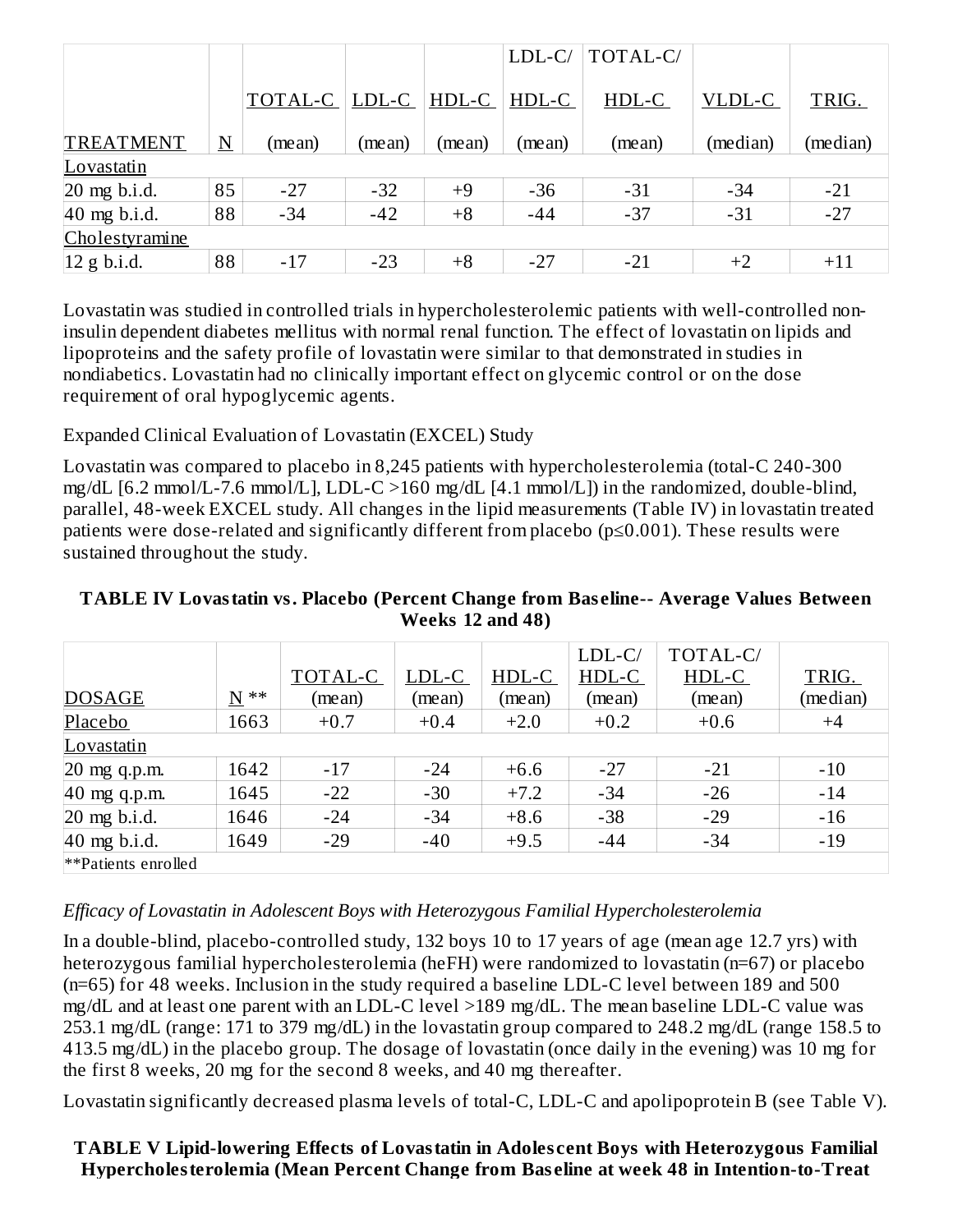|  | Population) |  |
|--|-------------|--|
|  |             |  |

| <b>DOSAGE</b>                             | N  | TOTAL-C | LDL-C   | HDL-C | $T \cap *$ | Apolipoprotein B |
|-------------------------------------------|----|---------|---------|-------|------------|------------------|
| Placebo                                   | 61 |         | -14     | $-2$  | $-1.4$     | $-4.4$           |
| Lovastatin                                | 64 | $-19.3$ | $-24.4$ |       | $-1.9$     | $-21$            |
| *data presented as median percent changes |    |         |         |       |            |                  |

The mean achieved LDL-C value was 190.9 mg/dL (range: 108 to 336 mg/dL) in the lovastatin group compared to 244.8 mg/dL (range: 135 to 404 mg/dL) in the placebo group.

## *Efficacy of Lovastatin in Post-menarchal Girls with Heterozygous Familial Hypercholesterolemia*

In a double-blind, placebo-controlled study, 54 girls 10 to 17 years of age who were at least 1 year post-menarche with heFH were randomized to lovastatin (n=35) or placebo (n=19) for 24 weeks. Inclusion in the study required a baseline LDL-C level of 160 to 400 mg/dL and a parental history of familial hypercholesterolemia. The mean baseline LDL-C value was 218.3 mg/dL (range: 136.3 to 363.7 mg/dL) in the lovastatin group compared to 198.8 mg/dL (range: 151.5 to 283.1 mg/dL) in the placebo group. The dosage of lovastatin (once daily in the evening) was 20 mg for the first 4 weeks, and 40 mg thereafter.

Lovastatin significantly decreased plasma levels of total-C, LDL-C, and apolipoprotein B (see Table VI).

#### **TABLE VI Lipid-lowering Effects of Lovastatin in Post-menarchal Girls with Heterozygous Familial Hypercholesterolemia (Mean Percent Change from Bas eline at Week 24 in Intention-to-Treat Population)**

| <b>DOSAGE</b>                             | N  | TOTAL-C | LDL-C   | HDL-C  | $TG.$ * | Apolipoprotein B |
|-------------------------------------------|----|---------|---------|--------|---------|------------------|
| Placebo                                   | 18 | $+3.6$  | $+2.5$  | $+4.8$ | $-3.0$  | $+6.4$           |
| Lovastatin                                | 35 | $-22.4$ | $-29.2$ | $+2.4$ | $-22.7$ | $-24.4$          |
| *data presented as median percent changes |    |         |         |        |         |                  |

The mean achieved LDL-C value was 154.5 mg/dL (range: 82 to 286 mg/dL) in the lovastatin group compared to 203.5 mg/dL (range: 135 to 304 mg/dL) in the placebo group.

The safety and efficacy of doses above 40 mg daily have not been studied in children. The long-term efficacy of lovastatin therapy in childhood to reduce morbidity and mortality in adulthood has not been established.

## Air Force/Texas Coronary Atherosclerosis Prevention Study (AFCAPS/TexCAPS)

The Air Force/Texas Coronary Atherosclerosis Prevention Study (AFCAPS/TexCAPS), a doubleblind, randomized, placebo-controlled, primary prevention study, demonstrated that treatment with lovastatin decreased the rate of acute major coronary events (composite endpoint of myocardial infarction, unstable angina, and sudden cardiac death) compared with placebo during a median of 5.1 years of follow-up. Participants were middle-aged and elderly men (ages 45 to 73) and women (ages 55 to 73) without symptomatic cardiovascular disease with average to moderately elevated total-C and LDL-C, below average HDL-C, and who were at high risk based on elevated total-C/HDL-C. In addition to age, 63% of the participants had at least one other risk factor (baseline HDL-C <35 mg/dL, hypertension, family history, smoking and diabetes).

AFCAPS/TexCaps enrolled 6,605 participants (5,608 men, 997 women) based on the following lipid entry criteria: total-C range of 180 to 264 mg/dL, LDL-C range of 130 to 190 mg/dL, HDL-C of ≤45 mg/dL for men and ≤47 mg/dL for women, and TG of ≤400 mg/dL. Participants were treated with standard care, including diet, and either lovastatin 20 to 40 mg daily (n= 3,304) or placebo (n= 3,301). Approximately 50% of the participants treated with lovastatin were titrated to 40 mg daily when their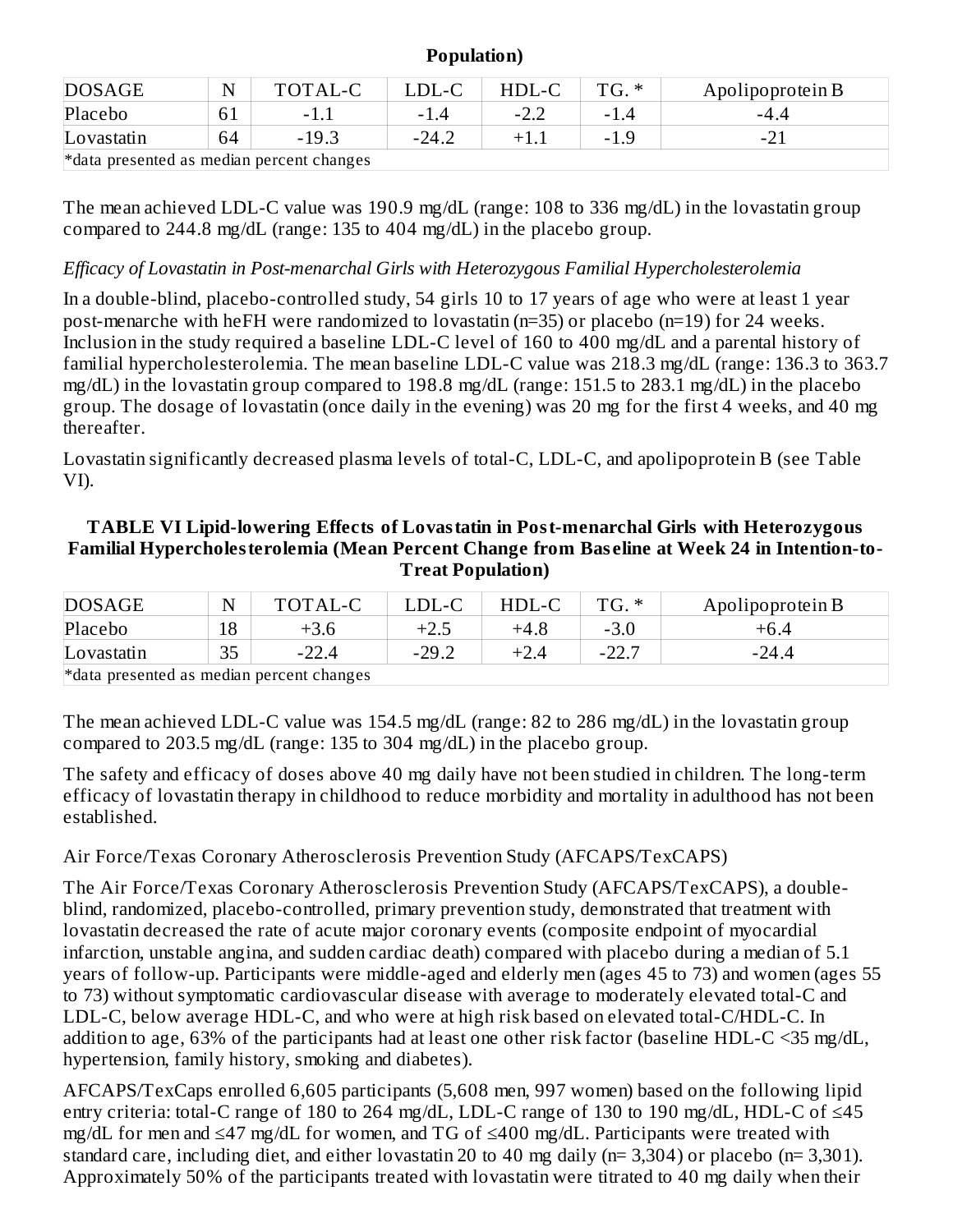LDL-C remained >110 mg/dL at the 20-mg starting dose.

Lovastatin reduced the risk of a first acute major coronary event, the primary efficacy endpoint, by 37% (lovastatin 3.5%, placebo 5.5%; p<0.001; Figure 1). A first acute major coronary event was defined as myocardial infarction (54 participants on lovastatin, 94 on placebo) or unstable angina (54 vs. 80) or sudden cardiac death (8 vs. 9). Furthermore, among the secondary endpoints, lovastatin reduced the risk of unstable angina by 32% (1.8 vs. 2.6%; p=0.023), of myocardial infarction by 40% (1.7 vs. 2.9%; p=0.002), and of undergoing coronary revascularization procedures (e.g., coronary artery bypass grafting or percutaneous transluminal coronary angioplasty) by 33% (3.2 vs. 4.8%; p=0.001). Trends in risk reduction associated with treatment with lovastatin were consistent across men and women, smokers and non-smokers, hypertensives and non-hypertensives, and older and younger participants. Participants with ≥2 risk factors had risk reductions (RR) in both acute major coronary events (RR 43%) and coronary revascularization procedures (RR 37%). Because there were too few events among those participants with age as their only risk factor in this study, the effect of lovastatin on outcomes could not be adequately assessed in this subgroup.



## Atherosclerosis

In the Canadian Coronary Atherosclerosis Intervention Trial (CCAIT), the effect of therapy with lovastatin on coronary atherosclerosis was assessed by coronary angiography in hyperlipidemic patients. In the randomized, double-blind, controlled clinical trial, patients were treated with conventional measures (usually diet and 325 mg of aspirin every other day) and either lovastatin 20 to 80 mg daily or placebo. Angiograms were evaluated at baseline and at two years by computerized quantitative coronary angiography (QCA). Lovastatin significantly slowed the progression of lesions as measured by the mean change per-patient in minimum lumen diameter (the primary endpoint) and percent diameter stenosis, and decreased the proportions of patients categorized with disease progression (33% vs. 50%) and with new lesions (16% vs. 32%).

In a similarly designed trial, the Monitored Atherosclerosis Regression Study (MARS), patients were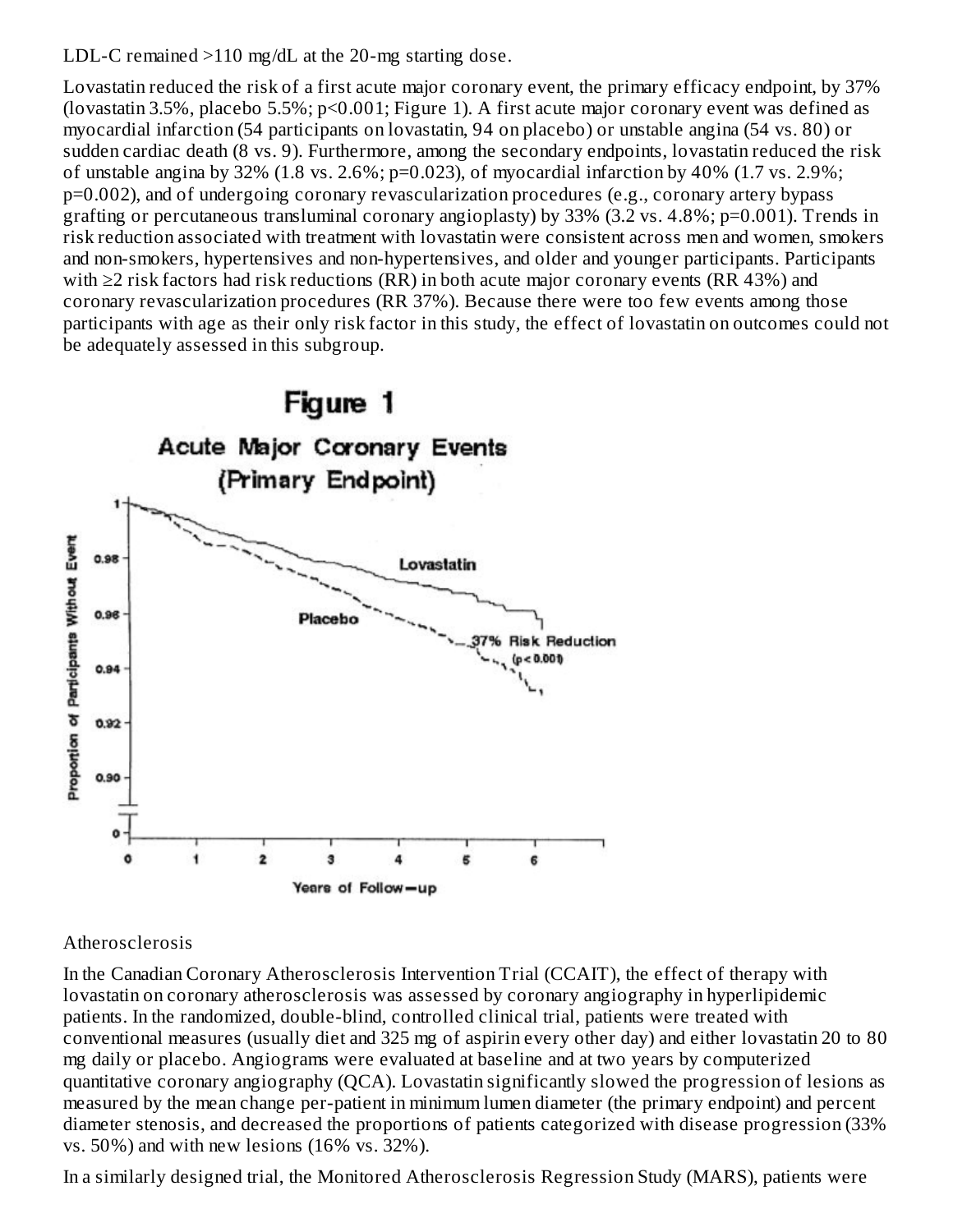treated with diet and either lovastatin 80 mg daily or placebo. No statistically significant difference between lovastatin and placebo was seen for the primary endpoint (mean change per patient in percent diameter stenosis of all lesions), or for most secondary QCA endpoints. Visual assessment by angiographers who formed a consensus opinion of overall angiographic change (Global Change Score) was also a secondary endpoint. By this endpoint, significant slowing of disease was seen, with regression in 23% of patients treated with lovastatin compared to 11% of placebo patients.

In the Familial Atherosclerosis Treatment Study (FATS), either lovastatin or niacin in combination with a bile acid sequestrant for 2.5 years in hyperlipidemic subjects significantly reduced the frequency of progression and increased the frequency of regression of coronary atherosclerotic lesions by QCA compared to diet and, in some cases, low-dose resin.

The effect of lovastatin on the progression of atherosclerosis in the coronary arteries has been corroborated by similar findings in another vasculature. In the Asymptomatic Carotid Artery Progression Study (ACAPS), the effect of therapy with lovastatin on carotid atherosclerosis was assessed by B-mode ultrasonography in hyperlipidemic patients with early carotid lesions and without known coronary heart disease at baseline. In this double-blind, controlled clinical trial, 919 patients were randomized in a 2 x 2 factorial design to placebo, lovastatin 10 to 40 mg daily and/or warfarin. Ultrasonograms of the carotid walls were used to determine the change per patient from baseline to three years in mean maximum intimal-

medial thickness (IMT) of 12 measured segments. There was a significant regression of carotid lesions in patients receiving lovastatin alone compared to those receiving placebo alone (p=0.001). The predictive value of changes in IMT for stroke has not yet been established. In the lovastatin group there was a significant reduction in the number of patients with major cardiovascular events relative to the placebo group (5 vs. 14) and a significant reduction in all-cause mortality (1 vs. 8).

# Eye

There was a high prevalence of baseline lenticular opacities in the patient population included in the early clinical trials with lovastatin. During these trials the appearance of new opacities was noted in both the lovastatin and placebo groups. There was no clinically significant change in visual acuity in the patients who had new opacities reported nor was any patient, including those with opacities noted at baseline, discontinued from therapy because of a decrease in visual acuity.

A three-year, double-blind, placebo-controlled study in hypercholesterolemic patients to assess the effect of lovastatin on the human lens demonstrated that there were no clinically or statistically significant differences between the lovastatin and placebo groups in the incidence, type or progression of lenticular opacities. There are no controlled clinical data assessing the lens available for treatment beyond three years.

Clinical Studies in Adolescent Patients

# **INDICATIONS AND USAGE**

Therapy with lovastatin should be a component of multiple risk factor intervention in those individuals with dyslipidemia at risk for atherosclerotic vascular disease. Lovastatin should be used in addition to a diet restricted in saturated fat and cholesterol as part of a treatment strategy to lower total-C and LDL-C to target levels when the response to diet and other nonpharmacological measures alone has been inadequate to reduce risk.

# **Primary Prevention of Coronary Heart Dis eas e**

In individuals without symptomatic cardiovascular disease, average to moderately elevated total-C and LDL-C, and below average HDL-C, lovastatin is indicated to reduce the risk of:

- Myocardial infarction
- Unstable angina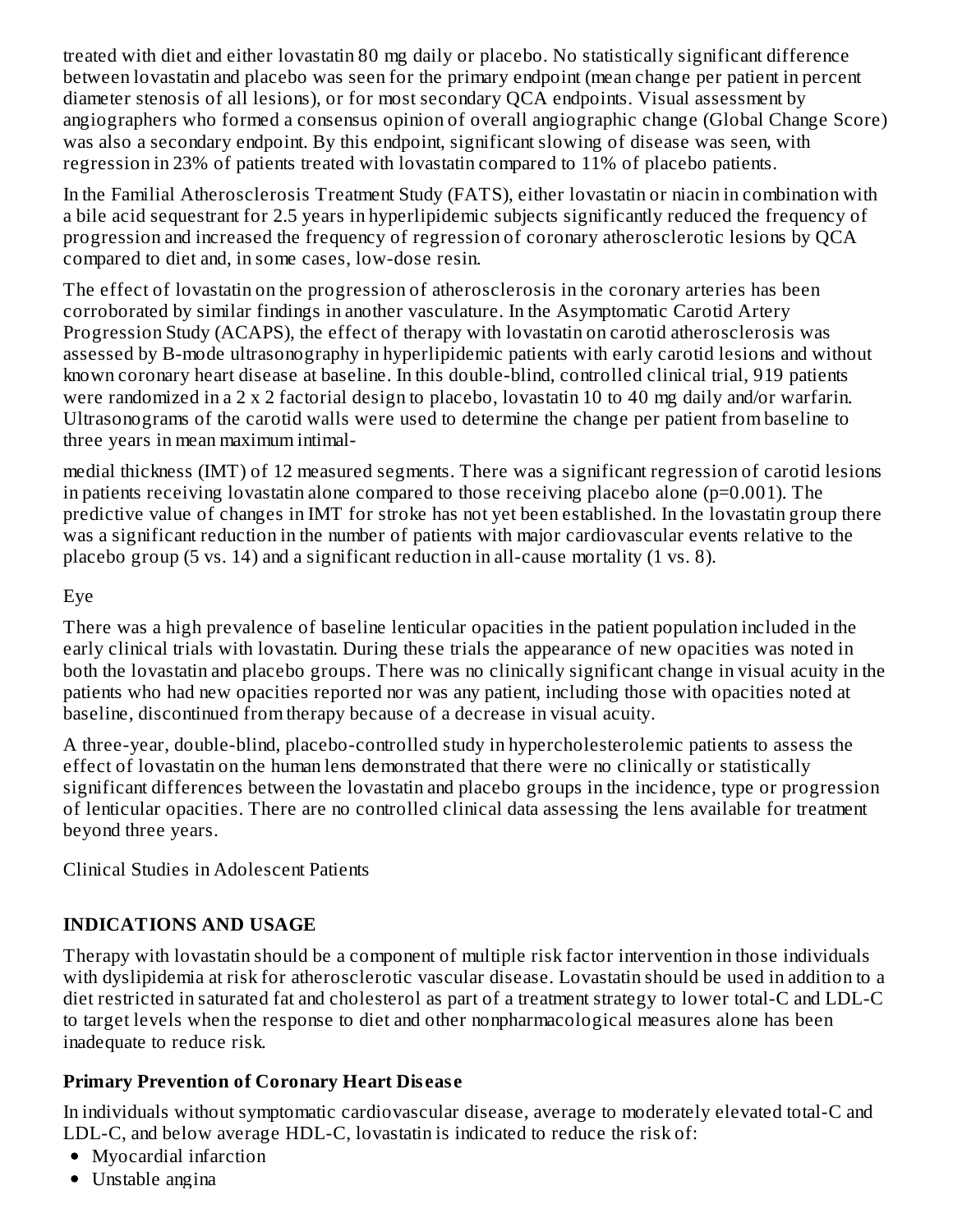Unstable angina Coronary revascularization procedures

#### (See CLINICAL PHARMACOLOGY, *Clinical Studies*.)

## **Coronary Heart Dis eas e**

Lovastatin is indicated to slow the progression of coronary atherosclerosis in patients with coronary heart disease as part of a treatment strategy to lower total-C and LDL-C to target levels.

## **Hypercholesterolemia**

Therapy with lipid-altering agents should be a component of multiple risk factor intervention in those individuals at significantly increased risk for artherosclerotic vascular disease due to hypercholesterolemia. Lovastatin is indicated as an adjunct to diet for the reduction of elevated total-C and LDL-C levels in patients with primary hypercholesterolemia (Types IIa and IIb<sup>2</sup>), when the response to diet restricted in saturated fat and cholesterol and to other nonpharmacological measures alone has been inadequate.

#### **Adoles cent Patients with Heterozygous Familial Hypercholesterolemia**

Lovastatin is indicated as an adjunct to diet to reduce total-C, LDL-C and apolipoprotein B levels in adolescent boys and girls who are at least one year post-menarche, 10 to 17 years of age, with heFH if after an adequate trial of diet therapy the following findings are present:

- 1. LDL-C remains >189 mg/dL or
- 2. LDL-C remains >160 mg/dL and:
	- there is a positive family history of premature cardiovascular disease or
	- two or more other CVD risk factors are present in the adolescent patient

#### **General Recommendations**

Prior to initiating therapy with lovastatin, secondary causes for hypercholesterolemia (e.g., poorly controlled diabetes mellitus, hypothyroidism, nephrotic syndrome, dysproteinemias, obstructive liver disease, other drug therapy, alcoholism) should be excluded, and a lipid profile performed to measure total-C, HDL-C, and TG. For patients with TG less than 400 mg/dL (<4.5 mmol/L), LDL-C can be estimated using the following equation:

LDL-C = total-C -  $[0.2 \times (TG) + HDL-C]$ 

For TG levels >400 mg/dL (>4.5 mmol/L), this equation is less accurate and LDL-C concentrations should be determined by ultracentrifugation. In hypertriglyceridemic patients, LDL-C may be low or normal despite elevated total-C. In such cases, lovastatin is not indicated.

The National Cholesterol Education Program (NCEP) Treatment Guidelines are summarized below:

| <b>NCEP Treatment Guidelines:</b><br>LDL-C Goals and Cutpoints for Therapeutic Lifestyle Changes |                                                                                                            |                          |                               |  |  |
|--------------------------------------------------------------------------------------------------|------------------------------------------------------------------------------------------------------------|--------------------------|-------------------------------|--|--|
| Risk Category                                                                                    | and Drug Therapy in Different Risk Categories<br>LDL Level at Which<br>LDL Level at Which to<br><b>LDL</b> |                          |                               |  |  |
|                                                                                                  | Goal                                                                                                       | tΟ                       | Consider Drug Therapy         |  |  |
|                                                                                                  | Initiate Therapeutic<br>(mg/dL)                                                                            |                          |                               |  |  |
|                                                                                                  |                                                                                                            | <b>Lifestyle Changes</b> |                               |  |  |
|                                                                                                  |                                                                                                            | (mg/dL)                  |                               |  |  |
| $CHD$ † or $CHD$ risk                                                                            | < 100                                                                                                      | $\geq 100$               | $\geq$ 130                    |  |  |
| equivalents                                                                                      |                                                                                                            |                          | $(100-129: drug optional)$ †† |  |  |
| $(10$ -year risk >20%)                                                                           |                                                                                                            |                          |                               |  |  |
| 2+ Risk factors                                                                                  | <130                                                                                                       | $\geq$ 130               | 10-year risk 10-20%: ≥130     |  |  |
| $(10 \text{ year} \text{ risk} \leq 20\%)$                                                       |                                                                                                            |                          | 10-year risk <10%: $\geq$ 160 |  |  |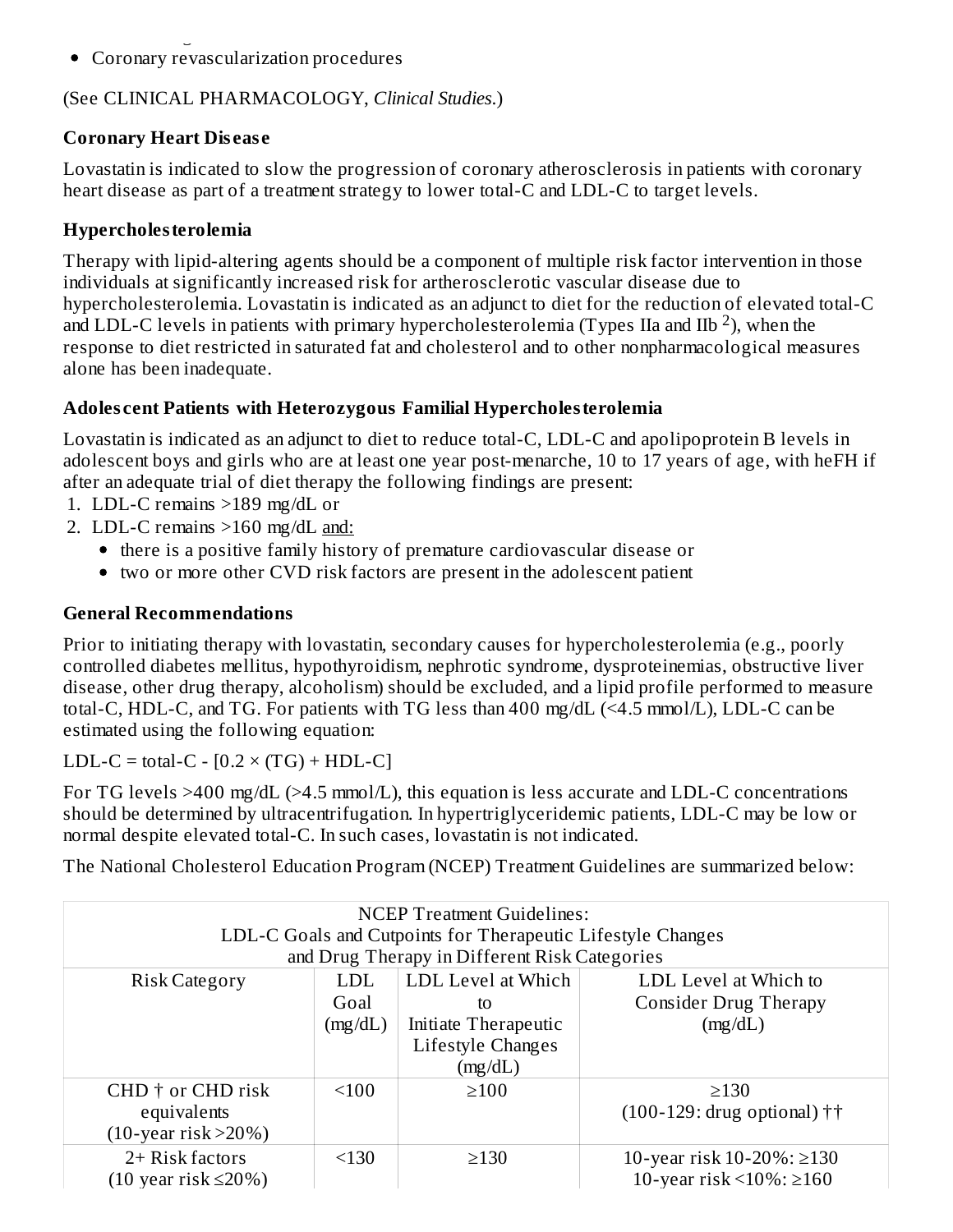| $0-1$ Risk factor $\dagger\dagger\dagger$ | $\leq 160$ | ≥160 | ≥190                          |
|-------------------------------------------|------------|------|-------------------------------|
|                                           |            |      | $(160-189:LDL-lowering drug)$ |
|                                           |            |      | optional)                     |

CHD, coronary heart disease †

Some authorities recommend use of LDL-lowering drugs in this category if an LDL-C level of <100 mg/dL cannot be achieved by therapeutic lifestyle changes. Others prefer use of drugs that primarily modify triglycerides and HDL-C, e.g., nicotinic acid or fibrate. Clinical judgment also may call for deferring drug therapy in this subcategory. ††

 $^{\dagger\dagger\dagger}$  Almost all people with 0-1 risk factor have a 10-year risk <10%; thus, 10-year risk assessment in people with 0-1 risk factor is not necessary.

| <sup>2</sup> Classification of Hyperlipoproteinemias |             |                         |           |                          |  |  |
|------------------------------------------------------|-------------|-------------------------|-----------|--------------------------|--|--|
|                                                      |             | <b>Lipid Elevations</b> |           |                          |  |  |
|                                                      |             | Lipoproteins            |           |                          |  |  |
|                                                      | <u>Type</u> | elevated                | major     | minor                    |  |  |
|                                                      |             | chylomicrons            | <b>TG</b> | $\uparrow \rightarrow C$ |  |  |
| <b>IIa</b>                                           |             | <b>LDL</b>              | C         | $- -$                    |  |  |
| IIb                                                  |             | LDL, VLDL               | $\subset$ | <b>TG</b>                |  |  |
| III                                                  | (rare)      | IDL                     | C/TG      | $- -$                    |  |  |
| IV                                                   |             | <b>VLDL</b>             | <b>TG</b> | $\uparrow \rightarrow C$ |  |  |
|                                                      | (rare)      | chylomicrons, VLDL      | <b>TG</b> | $\uparrow \rightarrow C$ |  |  |
| $IDL = intermediate-density lipoprotein.$            |             |                         |           |                          |  |  |

After the LDL-C goal has been achieved, if the TG is still  $\geq$ 200 mg/dL, non-HDL-C (total-C minus HDL-C) becomes a secondary target of therapy. Non-HDL-C goals are set 30 mg/dL higher than LDL-C goals for each risk category.

At the time of hospitalization for an acute coronary event, consideration can be given to initiating drug therapy at discharge if the LDL-C is  $\geq$ 130 mg/dL (see NCEP Guidelines above).

Since the goal of treatment is to lower LDL-C, the NCEP recommends that LDL-C levels be used to initiate and assess treatment response. Only if LDL-C levels are not available, should the total-C be used to monitor therapy.

Although lovastatin may be useful to reduce elevated LDL-C levels in patients with combined hypercholesterolemia and hypertriglyceridemia where hypercholesterolemia is the major abnormality (Type IIb hyperlipoproteinemia), it has not been studied in conditions where the major abnormality is elevation of chylomicrons, VLDL or IDL (i.e., hyperlipoproteinemia types I, III, IV, or V). \*\*\*

The NCEP classification of cholesterol levels in pediatric patients with a familial history of hypercholesterolemia or premature cardiovascular disease is summarized below:

| Category          | Total-C $(mg/dL)$ | $LDL-C$ (mg/dL) |
|-------------------|-------------------|-----------------|
| Acceptable        | $\leq$ 170        | <110            |
| <b>Borderline</b> | 170-199           | 110-129         |
| High              | $\geq$ 200        | $\geq$ 130      |

Children treated with lovastatin in adolescence should be re-evaluated in adulthood and appropriate changes made to their cholesterol-lowering regimen to achieve adult goals for LDL-C.

## **CONTRAINDICATIONS**

Hypersensitivity to any component of this medication.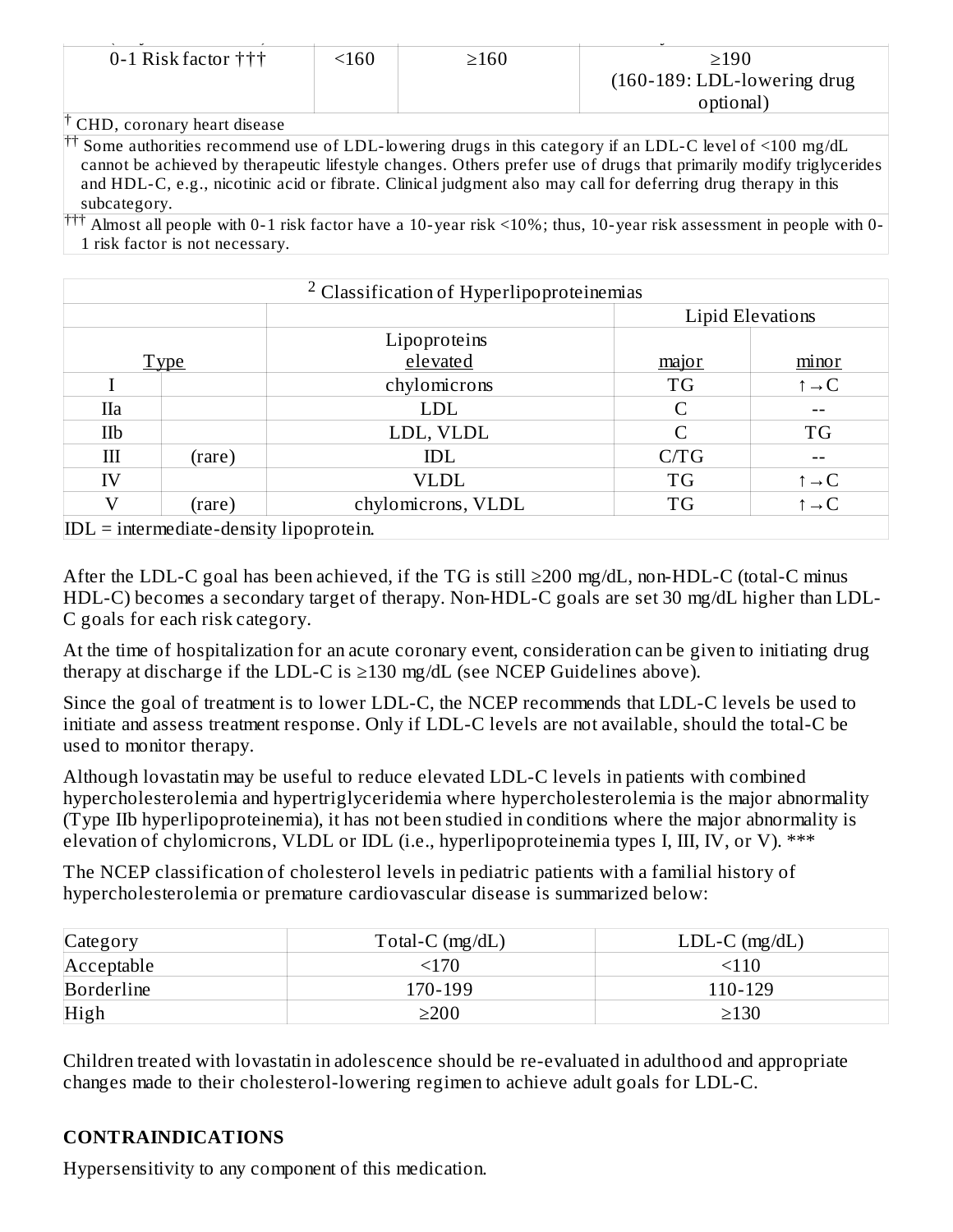Active liver disease or unexplained persistent elevations of serum transaminases (see WARNINGS ).

Concomitant administration with strong CYP3A4 inhibitors (e.g., itraconazole, ketoconazole, posaconazole, voriconazole, HIV protease inhibitors, boceprevir, telaprevir, erythromycin, clarithromycin, telithromycin ,nefazodone, and cobicistat-containing products) (see WARNINGS, *Myopathy/Rhabdomyolysis)* .

*Pregnancy and lactation. (*see PRECAUTIONS, Pregnancy and Nursing Mothers*).* Atherosclerosis is a chronic process and the discontinuation of lipid-lowering drugs during pregnancy should have little impact on the outcome of long-term therapy of primary hypercholesterolemia. Moreover, cholesterol and other products of the cholesterol biosynthesis pathway are essential components for fetal development, including synthesis of steroids and cell membranes. Because of the ability of inhibitors of HMG-CoA reductase such as lovastatin to decrease the synthesis of cholesterol and possibly other products of the cholesterol biosynthesis pathway, lovastatin is contraindicated during pregnancy and in nursing mothers. **Lovastatin should be administered to women of childbearing age only when such patients are highly unlikely to conceive.** If the patient becomes pregnant while taking this drug, lovastatin should be discontinued immediately and the patient should be apprised of the potential hazard to the fetus (see PRECAUTIONS, *Pregnancy*).

## **WARNINGS**

## **Myopathy/Rhabdomyolysis**

Lovastatin, like other inhibitors of HMG-CoA reductase, occasionally causes myopathy manifested as muscle pain, tenderness or weakness with creatine kinase (CK) above 10 times the upper limit of normal (ULN). Myopathy sometimes takes the form of rhabdomyolysis with or without acute renal failure secondary to myoglobinuria, and rare fatalities have occurred. The risk of myopathy is increased by high levels of HMG-CoA reductase inhibitory activity in plasma.

**The risk of myopathy/rhabdomyolysis is dos e related.** In a clinical study (EXCEL) in which patients were carefully monitored and some interacting drugs were excluded, there was one case of myopathy among 4933 patients randomized to lovastatin 20 to 40 mg daily for 48 weeks, and 4 among 1649 patients randomized to 80 mg daily.

There have been rare reports of immune-mediated necrotizing myopathy (IMNM), an autoimmune myopathy, associated with statin use. IMNM is characterized by: proximal muscle weakness and elevated serum creatine kinase, which persist despite discontinuation of statin treatment; muscle biopsy showing necrotizing myopathy without significant inflammation;improvement with immunosuppressive agents

**All patients starting therapy with lovastatin, or whos e dos e of lovastatin is being increas ed, should be advis ed of the risk of myopathy and told to report promptly any unexplained mus cle pain, tenderness or weakness particularly if accompanied by malais e or fever or if mus cle signs and symptoms persist after dis continuing Lovastatin. Lovastatin therapy should be dis continued immediately if myopathy is diagnos ed or suspected.** In most cases, muscle symptoms and CK increases resolved when treatment was promptly discontinued. Periodic CK determinations may be considered in patients starting therapy with lovastatin or whose dose is being increased, but there is no assurance that such monitoring will prevent myopathy.

Many of the patients who have developed rhabdomyolysis on therapy with lovastatin have had complicated medical histories, including renal insufficiency usually as a consequence of long-standing diabetes mellitus. Such patients merit closer monitoring. Lovastatin therapy should be discontinued if markedly elevated CPK levels occur or myopathy is diagnosed or suspected. Lovatsatin therapy should also be temporarily withheld in any patient experiencing an acute or serious condition predisposing to the development of renal failure secondary to rhabdomyolysis, e.g., sepsis; hypotension; major surgery; trauma; severe metabolic, endocrine, or electrolyte disorders; or uncontrolled epilepsy.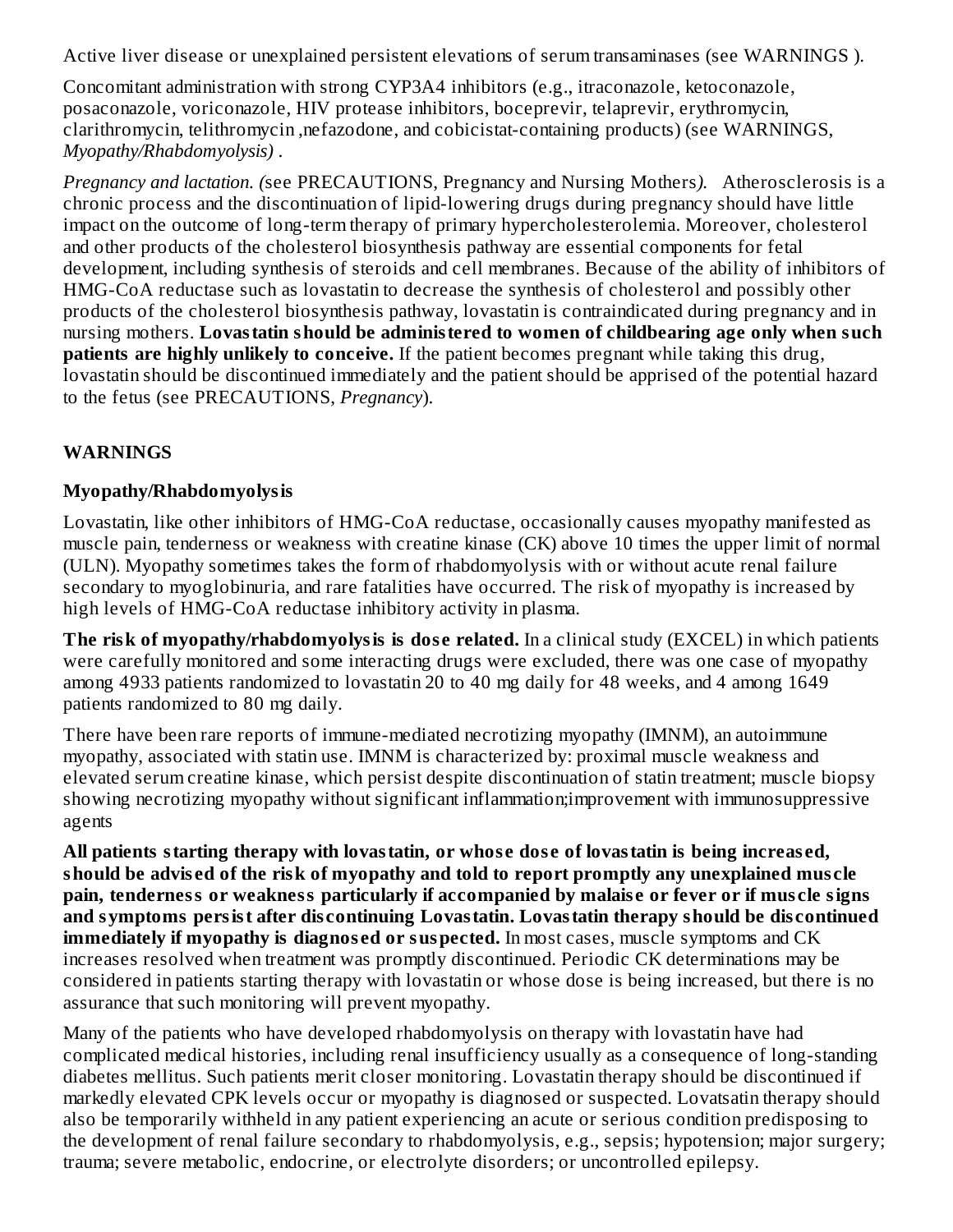#### **The risk of myopathy/rhabdomyolysis is increas ed by concomitant us e of lovastatin with the following:**

**Strong inhibitors of CYP3A4:** Lovastatin, like several other inhibitors of HMG-CoA reductase, is a substrate of cytochrome P450 3A4 (CYP3A4). Certain drugs which inhibit this metabolic pathway can raise the plasma levels of lovastatin and may increase the risk of myopathy. These include itraconazole, ketoconazole, and posaconazole, voriconazole, the macrolide antibiotics erythromycin and clarithromycin, the ketolide antibiotic telithromycin, HIV protease inhibitors, boceprevir, telaprevir, the antidepressant nefazodone, or cobicistat-containing products. Combination of these drugs with lovastatin is contraindicated. If short-term treatment with strong CYP3A4 inhibitors is unavoidable, therapy with lovastatin should be suspended during the course of treatment (see CONTRAINDICATIONS; PRECAUTIONS, *Drug Interactions*).

#### **Gemfibrozil: The combined us e of lovastatin with gemfibrozil should be avoided.**

**Other lipid-lowering drugs (other fibrates or** ≥**1 g/day of niacin):** Caution should be used when prescribing other fibrates or lipid-lowering doses  $(\geq 1 \text{ g/day})$  of niacin with lovastatin, as these agents can cause myopathy when given alone. **The benefit of further alterations in lipid levels by the combined us e of lovastatin with other fibrates or niacin should be carefully weighed against the potential risks of thes e combinations.**

**Cyclosporine: The us e of lovastatin with cyclosporine should be avoided.**

**Danazol, diltiazem, dronedarone or verapamil with higher dos es of lovastatin: The dos e of lovastatin should not exceed 20 mg daily in patients receiving concomitant medication with danazol, diltiazem, dronedarone, or verapamil.** The benefits of the use of lovastatin in patients receiving danazol, diltiazem, dronedarone, or verapamil should be carefully weighed against the risks of these combinations.

**Amiodarone: The dos e of lovastatin should not exceed 40 mg daily in patients receiving concomitant medication with amiodarone.** The combined use of lovastatin at doses higher than 40 mg daily with amiodarone should be avoided unless the clinical benefit is likely to outweigh the increased risk of myopathy. The risk of myopathy/rhabdomyolysis is increased when amiodarone is used concomitantly with higher doses of a closely related member of the HMG-CoA reductase inhibitor class.

**Colchicine:** Cases of myopathy, including rhabdomyolysis, have been reported with lovastatin coadministered with colchicine, and caution should be exercised when prescribing lovastatin with colchicine (see PRECAUTIONS, *Drug Interactions*).

**Ranolazine:** The risk of myopathy, including rhabdomyolysis, may be increased by concomitant administration of ranolazine. Dose adjustment of lovastatin may be considered during coadministration with ranolazine.

Prescribing recommendations for interacting agents are summarized in Table VII (see also CLINICAL PHARMACOLOGY, Pharmacokinetics; PRECAUTIONS, Drug Interactions; DOSAGE AND ADMINISTRATION).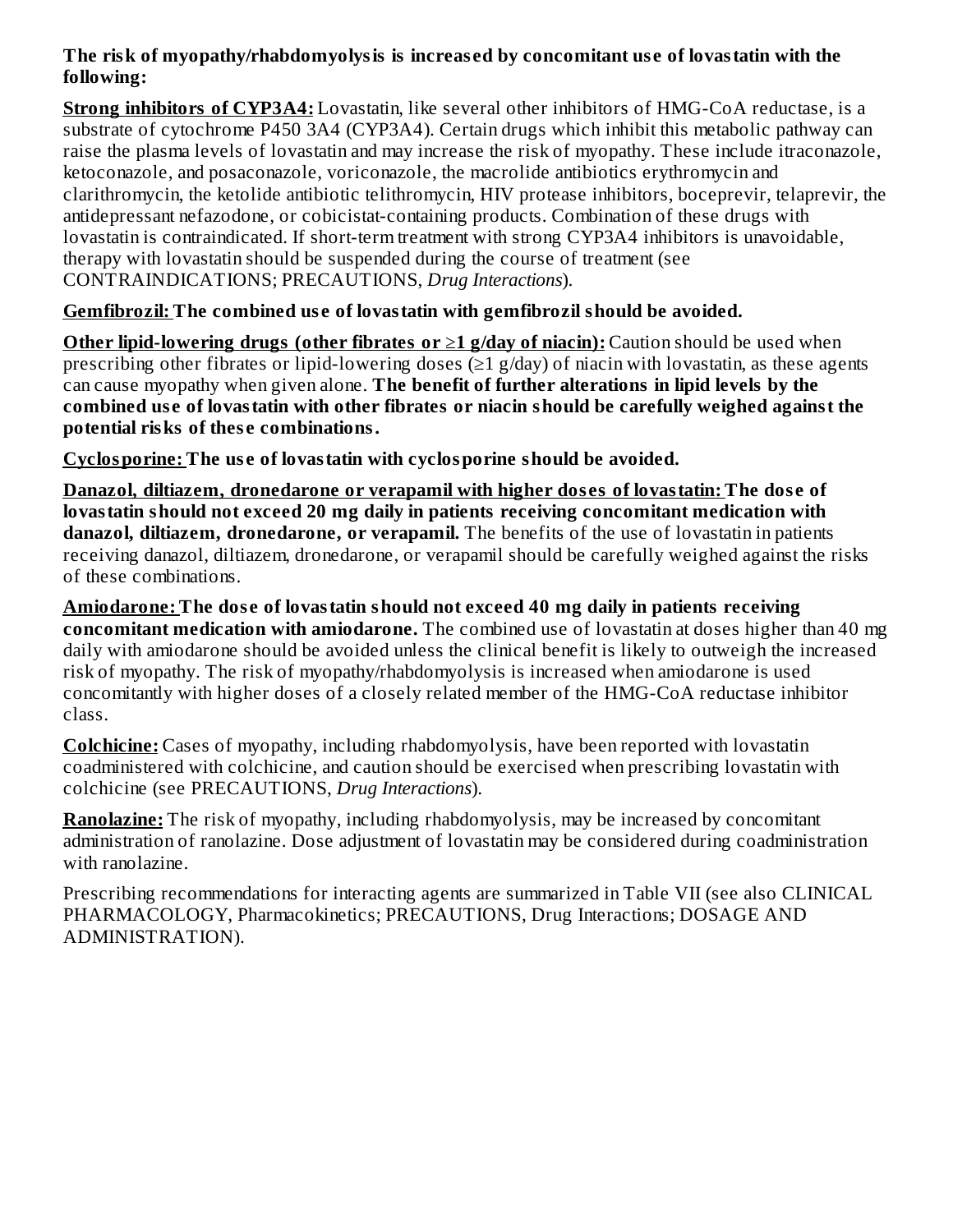|                                                                                                                                                                                                                                                           | Drug Interactions Associated with Increased<br>Risk of Myopathy/Rhabdomyolysis |
|-----------------------------------------------------------------------------------------------------------------------------------------------------------------------------------------------------------------------------------------------------------|--------------------------------------------------------------------------------|
| <b>Interacting Agents</b>                                                                                                                                                                                                                                 | Prescribing Recommendations                                                    |
| Strong CYP3A4 inhibitors, e.g.:<br>Ketoconazole<br>Itraconazole<br>Posaconazole<br>Voriconazole<br>Erythromycin<br>Clarithromycin<br>Telithromycin<br>HIV protease inhibitors<br>Boceprevir<br>Telaprevir<br>Nefazodone<br>Cobicistat-containing products | Contraindicated with lovastatin                                                |
| Gemfibrozil<br>Cyclosporine                                                                                                                                                                                                                               | Avoid with lovastatin                                                          |
| Danazol<br>Diltiazem<br>Dronedarone<br>Verapamil                                                                                                                                                                                                          | Do not exceed 20 mg lovastatin daily                                           |
| Amiodarone                                                                                                                                                                                                                                                | Do not exceed 40 mg lovastatin daily                                           |
| Grapefruit juice                                                                                                                                                                                                                                          | Avoid grapefruit juice                                                         |

# Table VII

#### **Liver Dysfunction**

**Persistent increas es (to more than 3 times the upper limit of normal) in s erum transaminas es occurred in 1.9% of adult patients who received lovastatin for at least one year in early clinical trials (s ee ADVERSE REACTIONS).** When the drug was interrupted or discontinued in these patients, the transaminase levels usually fell slowly to pretreatment levels. The increases usually appeared 3 to 12 months after the start of therapy with lovastatin, and were not associated with jaundice or other clinical signs or symptoms. There was no evidence of hypersensitivity. In the EXCEL study (see CLINICAL PHARMACOLOGY , *Clinical Studies* ), the incidence of persistent increases in serum transaminases over 48 weeks was 0.1% for placebo, 0.1% at 20 mg/day, 0.9% at 40 mg/day, and 1.5% at 80 mg/day in patients on lovastatin. However, in post-marketing experience with lovastatin, symptomatic liver disease has been reported rarely at all dosages (see ADVERSE REACTIONS ).

In AFCAPS/TexCAPS, the number of participants with consecutive elevations of either alanine aminotransferase (ALT) or aspartate aminotransferase (AST) (> 3 times the upper limit of normal), over a median of 5.1 years of follow-up, was not significantly different between the lovastatin and placebo groups (18 [0.6%] vs. 11 [0.3%]). The starting dose of lovastatin was 20 mg/day; 50% of the lovastatin treated participants were titrated to 40 mg/day at Week 18. Of the 18 participants on lovastatin with consecutive elevations of either ALT or AST, 11 (0.7%) elevations occurred in participants taking 20 mg/day, while 7 (0.4%) elevations occurred in participants titrated to 40 mg/day. Elevated transaminases resulted in discontinuation of 6 (0.2%) participants from therapy in the lovastatin group (n=3,304) and 4  $(0.1\%)$  in the placebo group (n=3,301).

It is recommended that liver enzyme tests be obtained prior to initiating therapy with Lovastatin and repeated as clinically indicated.

There have been rare postmarketing reports of fatal and non-fatal hepatic failure in patients taking statins, including lovastatin. If serious liver injury with clinical symptoms and/or hyperbilirubinemia or jaundice occurs during treatment with Lovastatin, promptly interrupt therapy. If an alternate etiology is not found do not restart Lovastatin.

The drug should be used with caution in patients who consume substantial quantities of alcohol and/or have a past history of liver disease. Active liver disease or unexplained transaminase elevations are contraindications to the use of lovastatin.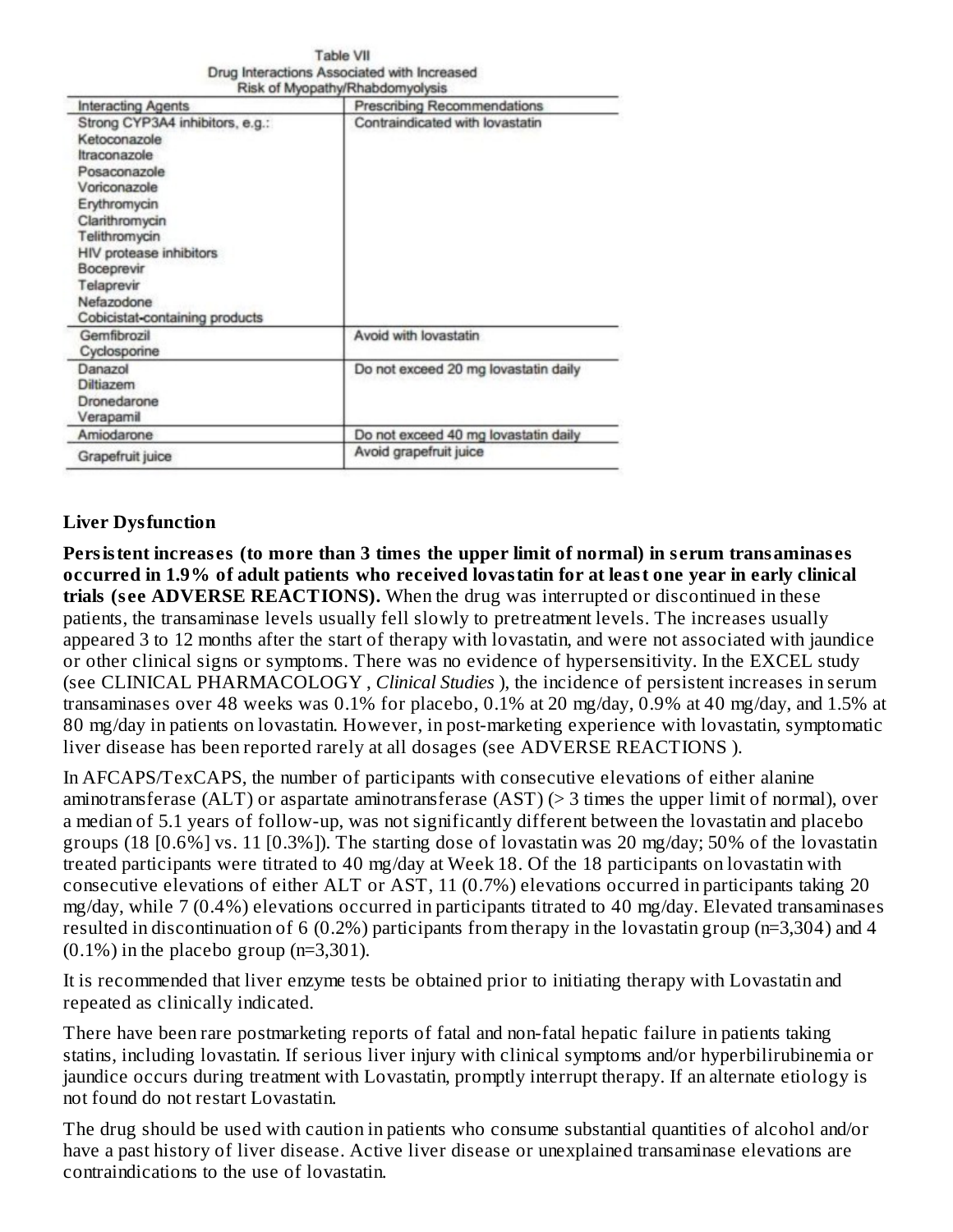Moderate (less than three times the upper limit of normal) elevations of serum transaminases have been reported following therapy with lovastatin (see ADVERSE REACTIONS ). These changes appeared soon after initiation of therapy with lovastatin, were often transient, were not accompanied by any symptoms and interruption of treatment was not required.

## **PRECAUTIONS**

#### **General**

Lovastatin may elevate creatine phosphokinase and transaminase levels (see WARNINGS and ADVERSE REACTIONS ). This should be considered in the differential diagnosis of chest pain in a patient on therapy with lovastatin.

#### **Homozygous Familial Hypercholesterolemia**

Lovastatin is less effective in patients with the rare homozygous familial hypercholesterolemia, possibly because these patients have no functional LDL receptors. Lovastatin appears to be more likely to raise serum transaminases (see ADVERSE REACTIONS) in these homozygous patients.

#### **Information for Patients**

**Patients should be advis ed about substances they should not take concomitantly with lovastatin and be advis ed to report promptly unexplained mus cle pain, tenderness, or weakness particularly if accompanied by malais e or fever or if mus cle signs and symptoms persist after dis countinuing Lovastatin (s ee list below and WARNINGS ,** *Myopathy/Rhabdomyolysis* **) . Patients should also be advis ed to inform other physicians pres cribing a new medication that they are taking lovastatin.**

It is recommended that liver enzymes be checked before starting therapy, and if signs or symptoms of liver injury occur. All patients treated with Lovastatin should be advised to report promptly any symptoms that may indicate liver injury, including fatigue, anorexia, right upper abdominal discomfort, dark urine or jaundice.

## **Drug Interactions**

#### CYP3A4 Interactions

Lovastatin is metabolized by CYP3A4 but has no CYP3A4 inhibitory activity; therefore it is not expected to affect the plasma concentrations of other drugs metabolized by CYP3A4. Strong inhibitors of CYP3A4 (e.g., itraconazole, ketoconazole, posaconazole, voriconazole, clarithromycin, telithromycin, HIV protease inhibitors, boceprevir, telaprevir, nefazodone, erythromycin, and cobicistat-containing products), and grapefruit juice increase the risk of myopathy by reducing the elimination of lovastatin. **(See CONTRAINDICATIONS, WARNINGS, Myopathy/Rhabdomyolysis, and CLINICAL PHARMACOLOGY, Pharmacokinetics.)**

## **Interactions With Lipid-Lowering Drugs That Can Caus e Myopathy When Given Alone**

The risk of myopathy is also increased by the following lipid-lowering drugs that are not strong CYP3A4 inhibitors, but which can cause myopathy when given alone.

- **See WARNINGS** , *Myopathy/Rhabdomyolysis.*
- **Gemfibrozil**
- **Other fibrates**
- **Niacin (nicotinic acid) (≥1 g/day)**

#### **Other drug interactions**

*Cyclosporine:* The risk of myopathy/rhabdomyolysis is increased by concomitant administration of cyclosporine (see WARNINGS, *Myopathy/Rhabdomyolysis*).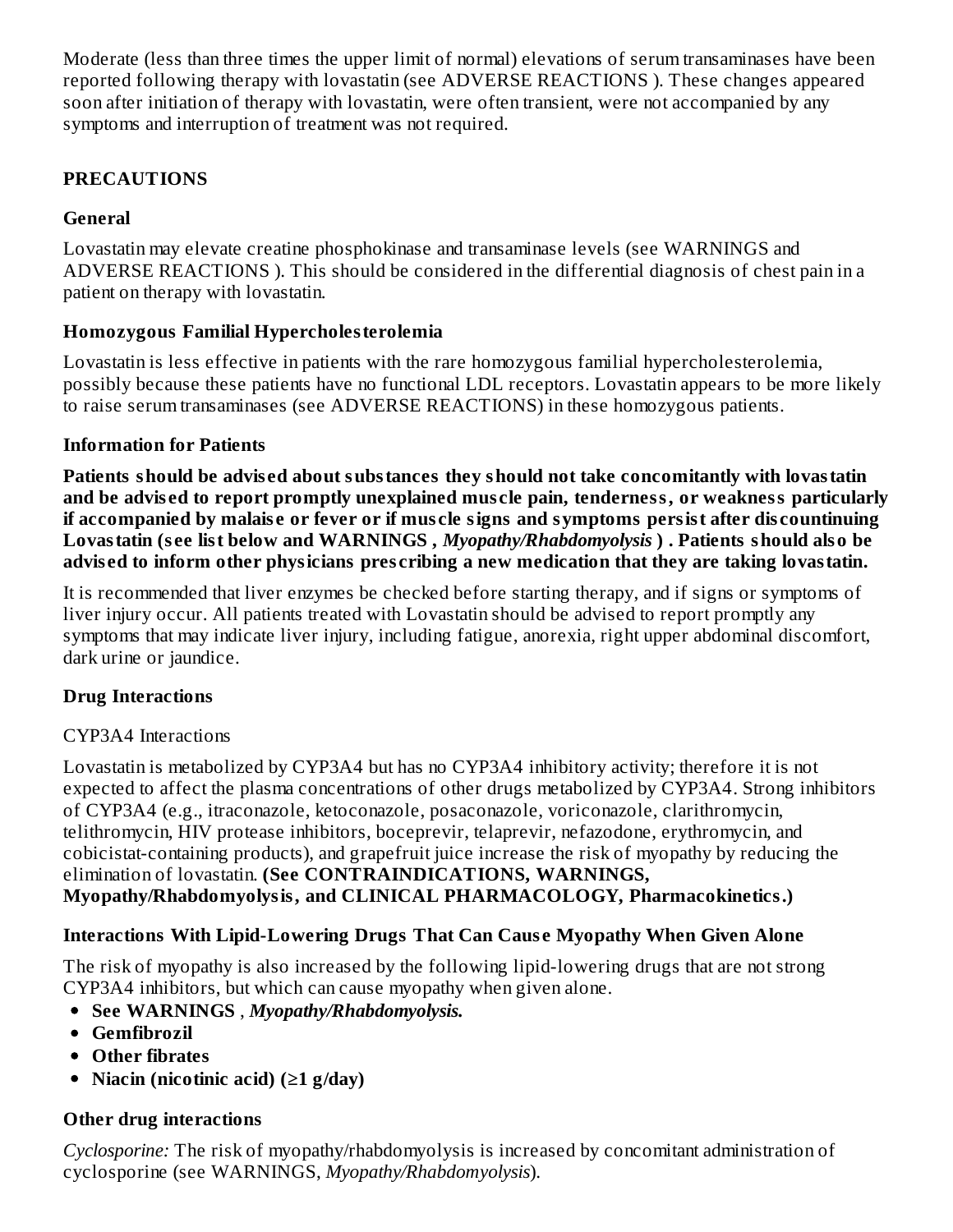*Danazol, Diltiazem, Dronedarone, or Verapamil:* The risk of myopathy/rhabdomyolysis is increased by concomitant administration of danazol, diltiazem, dronedarone or verapamil particularly with higher doses of lovastatin (see WARNINGS, *Myopathy/Rhabdomyolysis*; CLINICAL PHARMACOLOGY, *Pharmacokinetics*).

*Amiodarone:* The risk of myopathy/rhabdomyolysis is increased when amiodarone is used concomitantly with a closely related member of the HMG-CoA reductase inhibitor class (see WARNINGS, *Myopathy/Rhabdomyolysis*).

*Coumarin Anticoagulants:* In a small clinical trial in which lovastatin was administered to warfarin treated patients; no effect on prothrombin time was detected. However, another HMG-CoA reductase inhibitor has been found to produce a less than two seconds increase in prothrombin time in healthy volunteers receiving low doses of warfarin. Also, bleeding and/or increased prothrombin time have been reported in a few patients taking coumarin anticoagulants concomitantly with lovastatin. It is recommended that in patients taking anticoagulants, prothrombin time be determined before starting lovastatin and frequently enough during early therapy to insure that no significant alteration of prothrombin time occurs. Once a stable prothrombin time has been documented, prothrombin times can be monitored at the intervals usually recommended for patients on coumarin anticoagulants. If the dose of lovastatin is changed, the same procedure should be repeated. Lovastatin therapy has not been associated with bleeding or with changes in prothrombin time in patients not taking anticoagulants.

*Colchicine:* Cases of myopathy, including rhabdomyolysis, have been reported with lovastatin coadministered with colchicine. See WARNINGS, *Myopathy/Rhabdomyolysis.*

*Ranolazine:* The risk of myopathy, including rhabdomyolysis, may be increased by concomitant administration of ranolazine. See WARNINGS, *Myopathy/Rhabdomyolysis*.

*Propranolol:* In normal volunteers, there was no clinically significant pharmacokinetic or pharmacodynamic interaction with concomitant administration of single doses of lovastatin and propranolol.

*Digoxin:* In patients with hypercholesterolemia, concomitant administration of lovastatin and digoxin resulted in no effect on digoxin plasma concentrations.

*Oral Hypoglycemic Agents:* In pharmacokinetic studies of lovastatin in hypercholesterolemic non-insulin dependent diabetic patients, there was no drug interaction with glipizide or with chlorpropamide (see CLINICAL PHARMACOLOGY, *Clinical Studies* ).

#### Endocrine Function

Increases in HbA1c and fasting serum glucose levels have been reported with HMG-CoA reductase inhibitors, including Lovastatin.

HMG-CoA reductase inhibitors interfere with cholesterol synthesis and as such might theoretically blunt adrenal and/or gonadal steroid production. Results of clinical trials with drugs in this class have been inconsistent with regard to drug effects on basal and reserve steroid levels. However, clinical studies have shown that lovastatin does not reduce basal plasma cortisol concentration or impair adrenal reserve, and does not reduce basal plasma testosterone concentration. Another HMG-CoA reductase inhibitor has been shown to reduce the plasma testosterone response to HCG. In the same study, the mean testosterone response to HCG was slightly but not significantly reduced after treatment with lovastatin 40 mg daily for 16 weeks in 21 men. The effects of HMG-CoA reductase inhibitors on male fertility have not been studied in adequate numbers of male patients. The effects, if any, on the pituitarygonadal axis in premenopausal women are unknown. Patients treated with lovastatin who develop clinical evidence of endocrine dysfunction should be evaluated appropriately. Caution should also be exercised if an HMG-CoA reductase inhibitor or other agent used to lower cholesterol levels is administered to patients also receiving other drugs (e.g., spironolactone, cimetidine) that may decrease the levels or activity of endogenous steroid hormones.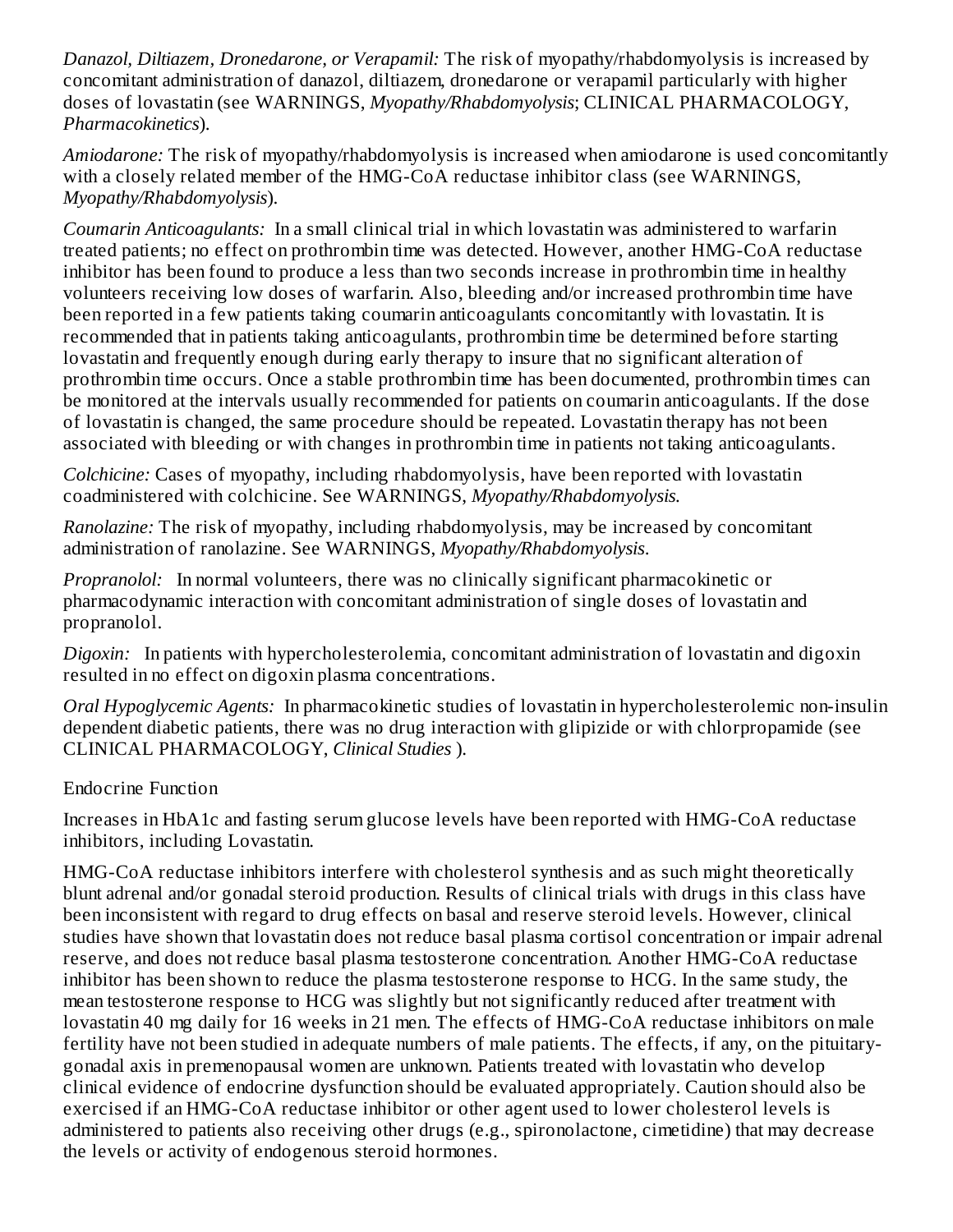#### CNS Toxicity

Lovastatin produced optic nerve degeneration (Wallerian degeneration of retinogeniculate fibers) in clinically normal dogs in a dose-dependent fashion starting at 60 mg/kg/day, a dose that produced mean plasma drug levels about 30 times higher than the mean drug level in humans taking the highest recommended dose (as measured by total enzyme inhibitory activity). Vestibulocochlear Wallerian-like degeneration and retinal ganglion cell chromatolysis were also seen in dogs treated for 14 weeks at 180 mg/kg/day, a dose which resulted in a mean plasma drug level (C  $_{\rm max}$ ) similar to that seen with the 60 mg/kg/day dose.

CNS vascular lesions, characterized by perivascular hemorrhage and edema, mononuclear cell infiltration of perivascular spaces, perivascular fibrin deposits and necrosis of small vessels, were seen in dogs treated with lovastatin at a dose of 180 mg/kg/day, a dose which produced plasma drug levels (C  $_{\rm max}$ ) which were about 30 times higher than the mean values in humans taking 80 mg/day.

Similar optic nerve and CNS vascular lesions have been observed with other drugs of this class.

Cataracts were seen in dogs treated for 11 and 28 weeks at 180 mg/kg/day and 1 year at 60 mg/kg/day.

## **Carcinogenesis, Mutagenesis, Impairment of Fertility**

In a 21-month carcinogenic study in mice, there was a statistically significant increase in the incidence of hepatocellular carcinomas and adenomas in both males and females at 500 mg/kg/day. This dose produced a total plasma drug exposure 3 to 4 times that of humans given the highest recommended dose of lovastatin (drug exposure was measured as total HMG-CoA reductase inhibitory activity in extracted plasma). Tumor increases were not seen at 20 and 100 mg/kg/day, doses that produced drug exposures of 0.3 to 2 times that of humans at the 80 mg/day dose. A statistically significant increase in pulmonary adenomas was seen in female mice at approximately 4 times the human drug exposure. (Although mice were given 300 times the human dose [HD] on a mg/kg body weight basis, plasma levels of total inhibitory activity were only 4 times higher in mice than in humans given 80 mg of lovastatin.)

There was an increase in incidence of papilloma in the non-glandular mucosa of the stomach of mice beginning at exposures of 1 to 2 times that of humans. The glandular mucosa was not affected. The human stomach contains only glandular mucosa.

In a 24-month carcinogenicity study in rats, there was a positive dose response relationship for hepatocellular carcinogenicity in males at drug exposures between 2 to 7 times that of human exposure at 80 mg/day (doses in rats were 5, 30 and 180 mg/kg/day).

An increased incidence of thyroid neoplasms in rats appears to be a response that has been seen with other HMG-CoA reductase inhibitors.

A chemically similar drug in this class was administered to mice for 72 weeks at 25, 100, and 400 mg/kg body weight, which resulted in mean serum drug levels approximately 3, 15, and 33 times higher than the mean human serum drug concentration (as total inhibitory activity) after a 40 mg oral dose. Liver carcinomas were significantly increased in high dose females and mid- and high dose males, with a maximum incidence of 90 percent in males. The incidence of adenomas of the liver was significantly increased in mid- and high dose females. Drug treatment also significantly increased the incidence of lung adenomas in mid- and high dose males and females. Adenomas of the Harderian gland (a gland of the eye of rodents) were significantly higher in high dose mice than in controls.

No evidence of mutagenicity was observed in a microbial mutagen test using mutant strains of *Salmonella typhimurium* with or without rat or mouse liver metabolic activation. In addition, no evidence of damage to genetic material was noted in an *in vitro* alkaline elution assay using rat or mouse hepatocytes, a V-79 mammalian cell forward mutation study, an *in vitro* chromosome aberration study in CHO cells, or an *in vivo* chromosomal aberration assay in mouse bone marrow.

Drug-related testicular atrophy, decreased spermatogenesis, spermatocytic degeneration and giant cell formation were seen in dogs starting at 20 mg/kg/day. Similar findings were seen with another drug in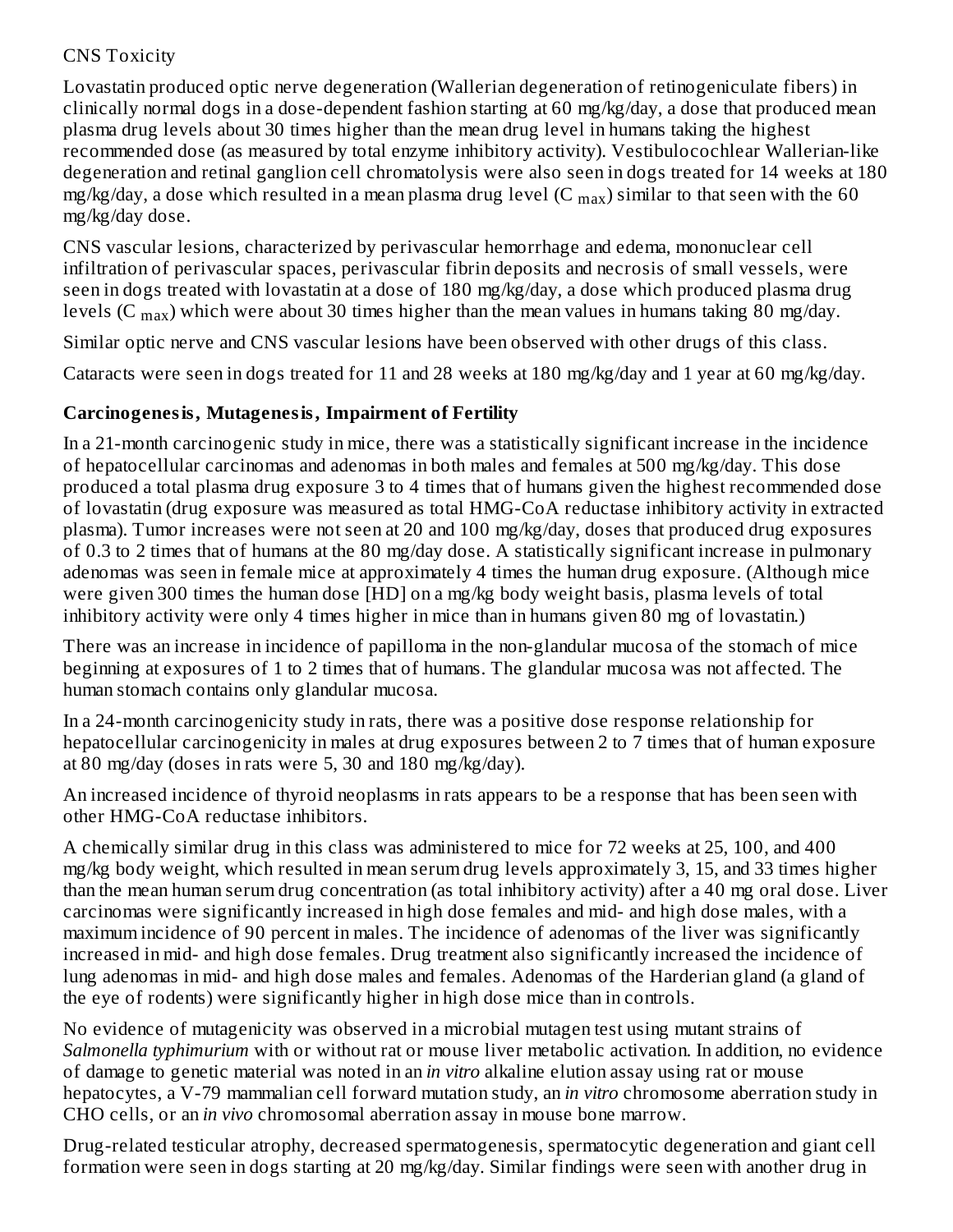this class. No drug-related effects on fertility were found in studies with lovastatin in rats. However, in studies with a similar drug in this class, there was decreased fertility in male rats treated for 34 weeks at 25 mg/kg body weight, although this effect was not observed in a subsequent fertility study when this same dose was administered for 11 weeks (the entire cycle of spermatogenesis, including epididymal maturation). In rats treated with this same reductase inhibitor at 180 mg/kg/day, seminiferous tubule degeneration (necrosis and loss of spermatogenic epithelium) was observed. No microscopic changes were observed in the testes from rats of either study. The clinical significance of these findings is unclear.

## **Pregnancy**

Pregnancy Category X

#### See CONTRAINDICATIONS.

Safety in pregnant women has not been established.

Lovastatin has been shown to produce skeletal malformations in offspring of pregnant mice and rats dosed during gestation at 80 mg/kg/day (affected mouse fetuses/total: 8/307 compared to 4/289 in the control group; affected rat fetuses/total: 6/324 compared to 2/308 in the control group). Female rats dosed before mating through gestation at 80 mg/kg/day also had fetuses with skeletal malformations (affected fetuses/total: 1/152 compared to 0/171 in the control group). The 80 mg/kg/day dose in mice is 7 times the human dose based on body surface area and in rats results in 5 times the human exposure based on AUC. In pregnant rats given doses of 2, 20, or 200 mg/kg/day and treated through lactation, the following effects were observed: neonatal mortality (4.1%, 3.5%, and 46%, respectively, compared to 0.6% in the control group), decreased pup body weights throughout lactation (up to 5%, 8%, and 38%, respectively, below control), supernumerary ribs in dead pups (affected fetuses/total: 0/7, 1/17, and11/79, respectively, compared to 0/5 in the control group), delays in ossification in dead pups (affected fetuses/total: 0/7, 0/17, and 1/79, respectively, compared to 0/5 in the control group) and delays in pup development (delays in the appearance of an auditory startle response at 200 mg/kg/day and free-fall righting reflexes at 20 and 200 mg/kg/day).

Direct dosing of neonatal rats by subcutaneous injection with 10 mg/kg/day of the open hydroxyacid form of lovastatin resulted in delayed passive avoidance learning in female rats (mean of 8.3 trials to criterion, compared to 7.3 and 6.4 in untreated and vehicle-treated controls; no effects on retention 1 week later) at exposures 4 times the human systemic exposure at 80 mg/day based on AUC. No effect was seen in male rats. No evidence of malformations was observed when pregnant rabbits were given 5 mg/kg/day (doses equivalent to a human dose of 80 mg/day based on body surface area) or a maternally toxic dose of 15 mg/kg/day (3 times the human dose of 80 mg/day based on body surface area).

Rare clinical reports of congenital anomalies following intrauterine exposure to HMG-CoA reductase inhibitors have been received. However, in an analysis† of greater than 200 prospectively followed pregnancies exposed during the first trimester to lovastatin or another closely related HMG-CoA reductase inhibitor, the incidence of congenital anomalies was comparable to that seen in the general population. This number of pregnancies was sufficient to exclude a 3-fold or greater increase in congenital anomalies over the background incidence.

Maternal treatment with lovastatin may reduce the fetal levels of mevalonate, which is a precursor of cholesterol biosynthesis. Atherosclerosis is a chronic process, and ordinarily discontinuation of lipidlowering drugs during pregnancy should have little impact on the long-term risk associated with primary hypercholesterolemia. For these reasons, lovastatin should not be used in women who are pregnant, or can become pregnant (see CONTRAINDICATIONS). Lovastatin should be administered to women of childbearing potential only when such patients are highly unlikely to conceive and have been informed of the potential hazards. Treatment should be immediately discontinued as soon as pregnancy is recognized.

#### **Nursing Mothers**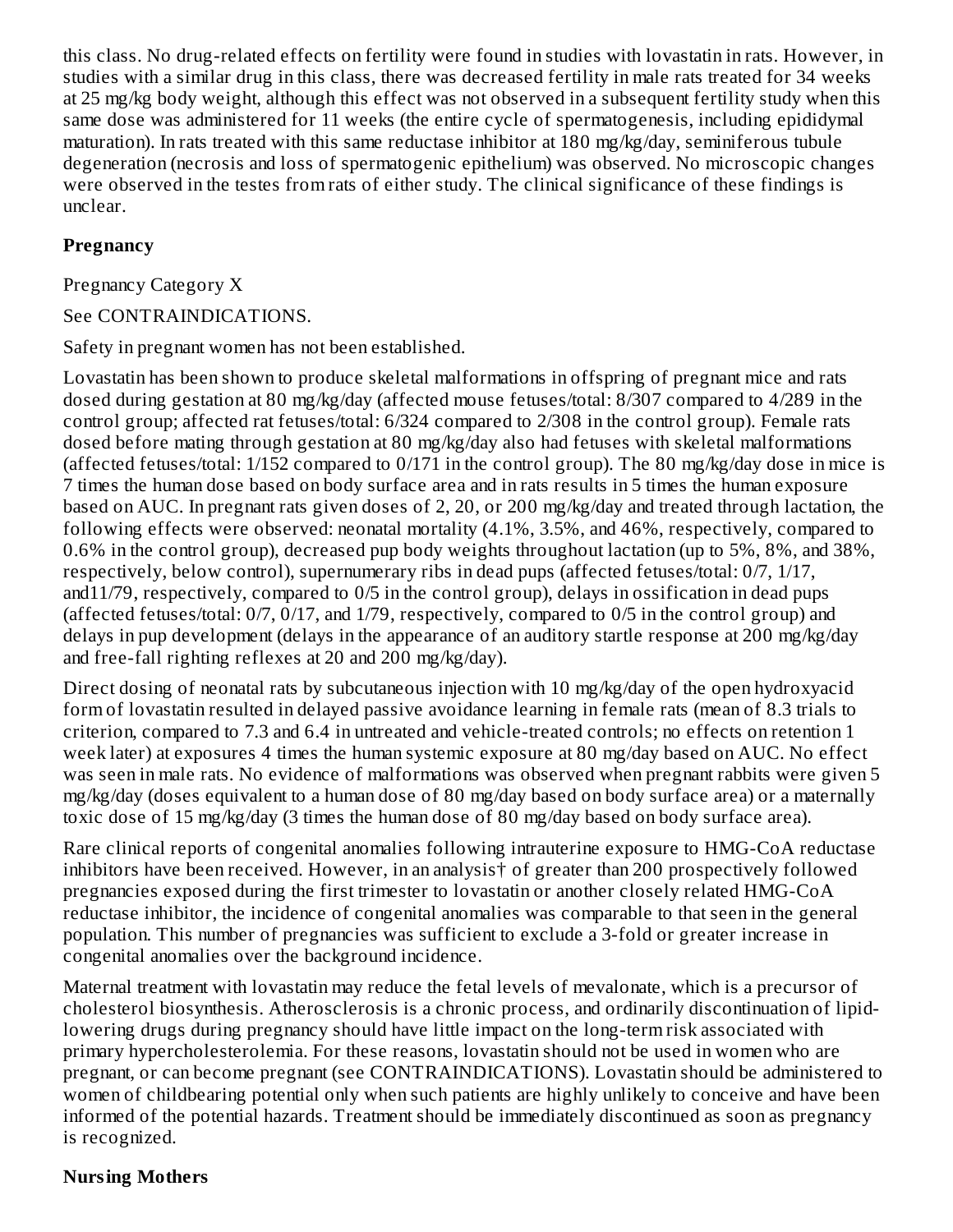It is not known whether lovastatin is excreted in human milk. Because a small amount of another drug in this class is excreted in human breast milk and because of the potential for serious adverse reactions in nursing infants, women taking lovastatin should not nurse their infants (see CONTRAINDICATIONS).

# **Pediatric Us e**

Safety and effectiveness in patients 10 to 17 years of age with heFH have been evaluated in controlled clinical trials of 48 weeks duration in adolescent boys and controlled clinical trials of 24 weeks duration in girls who were at least 1 year post-menarche. Patients treated with lovastatin had an adverse experience profile generally similar to that of patients treated with placebo. **Dos es greater than 40 mg have not been studied in this population.** In these limited controlled studies, there was no detectable effect on growth or sexual maturation in the adolescent boys or on menstrual cycle length in girls. See CLINICAL PHARMACOLOGY, *Clinical Studies in Adolescent Patients* ; ADVERSE REACTIONS , *Adolescent Patients* ; and DOSAGE AND ADMINISTRATION , *Adolescent Patients (10 to 17 years of age) with Heterozygous Familial Hypercholesterolemia*. Adolescent females should be counseled on appropriate contraceptive methods while on lovastatin therapy (see CONTRAINDICATIONS and PRECAUTIONS , *Pregnancy* ). **Lovastatin has not been studied in pre-pubertal patients or patients younger than 10 years of age.**

# **Geriatric Us e**

A pharmacokinetic study with lovastatin showed the mean plasma level of HMG-CoA reductase inhibitory activity to be approximately 45% higher in elderly patients between 70 to 78 years of age compared with patients between 18 to 30 years of age; however, clinical study experience in the elderly indicates that dosage adjustment based on this age-related pharmacokinetic difference is not needed. In the two large clinical studies conducted with lovastatin (EXCEL and AFCAPS/TexCAPS), 21% (3094/14850) of patients were ≥65 years of age. Lipid-lowering efficacy with lovastatin was at least as great in elderly patients compared with younger patients, and there were no overall differences in safety over the 20 to 80 mg/day dosage range (see CLINICAL PHARMACOLOGY ). Because advanced age (≥65 years) is a predisposing factor for myopathy, including rhabdomyolysis, Lovastatin should be prescribed with caution in the elderly.

# **ADVERSE REACTIONS**

\_\_\_\_\_\_\_\_\_\_\_\_\_\_\_\_\_\_\_\_\_\_\_\_\_\_\_\_\_\_\_\_\_\_\_\_

 $3$  Manson, J.M., Freyssinges, C., Ducrocq, M.B., Stephenson, W.P., Postmarketing Surveillance of Lovastatin and Simvastatin Exposure During Pregnancy. *Reproductive Toxicology*. 10(6):439-446. 1996.

## **Phas e III Clinical Studies**

In Phase III controlled clinical studies involving 613 patients treated with lovastatin, the adverse experience profile was similar to that shown below for the 8,245-patient EXCEL study (see *Expanded Clinical Evaluation of Lovastatin [EXCEL] Study* ).

Persistent increases of serum transaminases have been noted (see WARNINGS, *Liver Dysfunction* ). About 11% of patients had elevations of CK levels of at least twice the normal value on one or more occasions. The corresponding values for the control agent cholestyramine was 9 percent. This was attributable to the noncardiac fraction of CK. Large increases in CK have sometimes been reported (see WARNINGS, *Myopathy/Rhabdomyolysis* ).

# **Expanded Clinical Evaluation of Lovastatin (EXCEL) Study**

Lovastatin was compared to placebo in 8,245 patients with hypercholesterolemia (total-C 240-300 mg/dL [6.2-7.8 mmol/L]) in the randomized, double-blind, parallel, 48-week EXCEL study. Clinical adverse experiences reported as possibly, probably or definitely drug-related in ≥1% in any treatment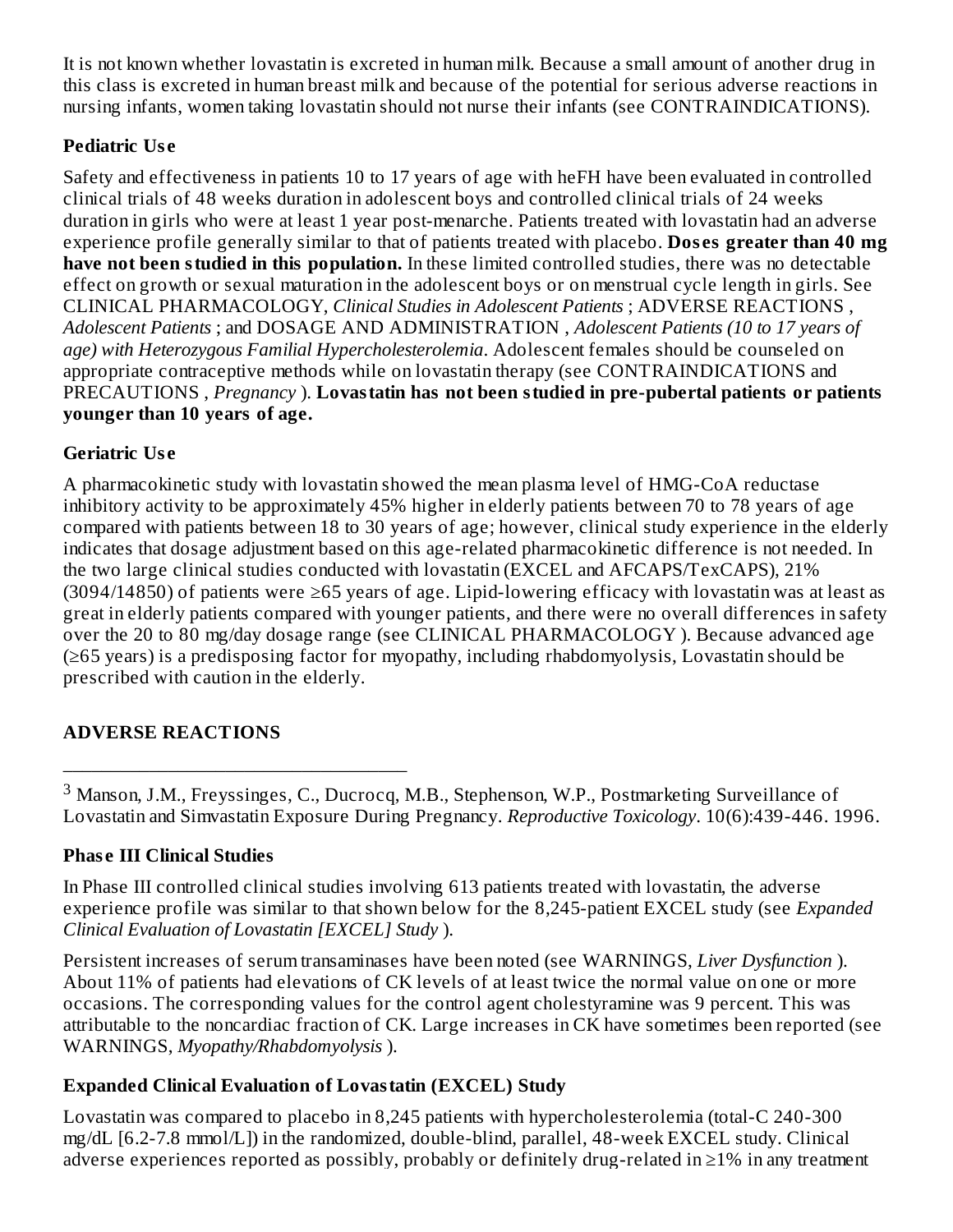group are shown in the table below. For no event was the incidence on drug and placebo statistically different.

|                            | Placebo<br>Lovastatin |            | Lovastatin                            | Lovastatin                   | Lovastatin     |  |
|----------------------------|-----------------------|------------|---------------------------------------|------------------------------|----------------|--|
|                            |                       |            | 20 mg q.p.m. $ 40 \text{ mg q.p.m.} $ |                              | $40$ mg b.i.d. |  |
|                            | $(N=1663)$            | $(N=1642)$ | $(N=1645)$                            | $20$ mg b.i.d.<br>$(N=1646)$ | $(N=1649)$     |  |
|                            | $\%$                  | $\%$       | $\%$                                  | $\%$                         | $\%$           |  |
| Body As a Whole            |                       |            |                                       |                              |                |  |
| Asthenia                   | 1.4                   | 1.7        | 1.4                                   | 1.5                          | 1.2            |  |
| Gastrointestinal           |                       |            |                                       |                              |                |  |
| Abdominal pain             | 1.6                   | 2.0        | 2.0                                   | 2.2                          | 2.5            |  |
| Constipation               | 1.9                   | 2.0        | 3.2                                   | 3.2                          | 3.5            |  |
| Diarrhea                   | 2.3                   | 2.6        | 2.4                                   | 2.2                          | 2.6            |  |
| Dyspepsia                  | 1.9                   | 1.3        | 1.3                                   | 1.0                          | 1.6            |  |
| Flatulence                 | 4.2                   | 3.7        | 4.3                                   | 3.9                          | 4.5            |  |
| Nausea                     | 2.5                   | 1.9        | 2.5                                   | 2.2                          | 2.2            |  |
| Musculoskeletal            |                       |            |                                       |                              |                |  |
| Muscle cramps              | 0.5                   | 0.6        | 0.8                                   | 1.1                          | 1.0            |  |
| Myalgia                    | 1.7                   | 2.6        | 1.8                                   | 2.2                          | 3.0            |  |
| Nervous System/Psychiatric |                       |            |                                       |                              |                |  |
| <b>Dizziness</b>           | 0.7                   | 0.7        | 1.2                                   | 0.5                          | 0.5            |  |
| Headache                   | 2.7                   | 2.6        | 2.8                                   | 2.1                          | 3.2            |  |
| <b>Skin</b>                |                       |            |                                       |                              |                |  |
| Rash                       | 0.7                   | 0.8        | 1.0                                   | 1.2                          | 1.3            |  |
| <b>Special Senses</b>      |                       |            |                                       |                              |                |  |
| <b>Blurred</b> vision      | 0.8                   | 1.1        | 0.9                                   | 0.9                          | 1.2            |  |

Other clinical adverse experiences reported as possibly, probably or definitely drug-related in 0.5 to 1.0 percent of patients in any drug-treated group are listed below. In all these cases the incidence on drug and placebo was not statistically different. *Body as a Whole:* chest pain; *Gastrointestinal:* acid regurgitation, dry mouth, vomiting; *Musculoskeletal:* leg pain, shoulder pain, arthralgia; *Nervous System/Psychiatric:* insomnia, paresthesia; *Skin:* alopecia, pruritus; *Special Senses:* eye irritation.

In the EXCEL study (see CLINICAL PHARMACOLOGY, *Clinical Studies* ), 4.6% of the patients treated up to 48 weeks were discontinued due to clinical or laboratory adverse experiences which were rated by the investigator as possibly, probably or definitely related to therapy with lovastatin. The value for the placebo group was 2.5%.

## **Air Force/Texas Coronary Atheros clerosis Prevention Study (AFCAPS/TexCAPS)**

In AFCAPS/TexCAPS (see CLINICAL PHARMACOLOGY , *Clinical Studies* ) involving 6,605 participants treated with 20 to 40 mg/day of lovastatin (n=3,304) or placebo (n=3,301), the safety and tolerability profile of the group treated with lovastatin was comparable to that of the group treated with placebo during a median of 5.1 years of follow-up. The adverse experiences reported in AFCAPS/TexCAPS were similar to those reported in EXCEL (see ADVERSE REACTIONS , *Expanded Clinical Evaluation of Lovastatin (EXCEL) Study* ).

## **Concomitant Therapy**

In controlled clinical studies in which lovastatin was administered concomitantly with cholestyramine, no adverse reactions peculiar to this concomitant treatment were observed. The adverse reactions that occurred were limited to those reported previously with lovastatin or cholestyramine. Other lipid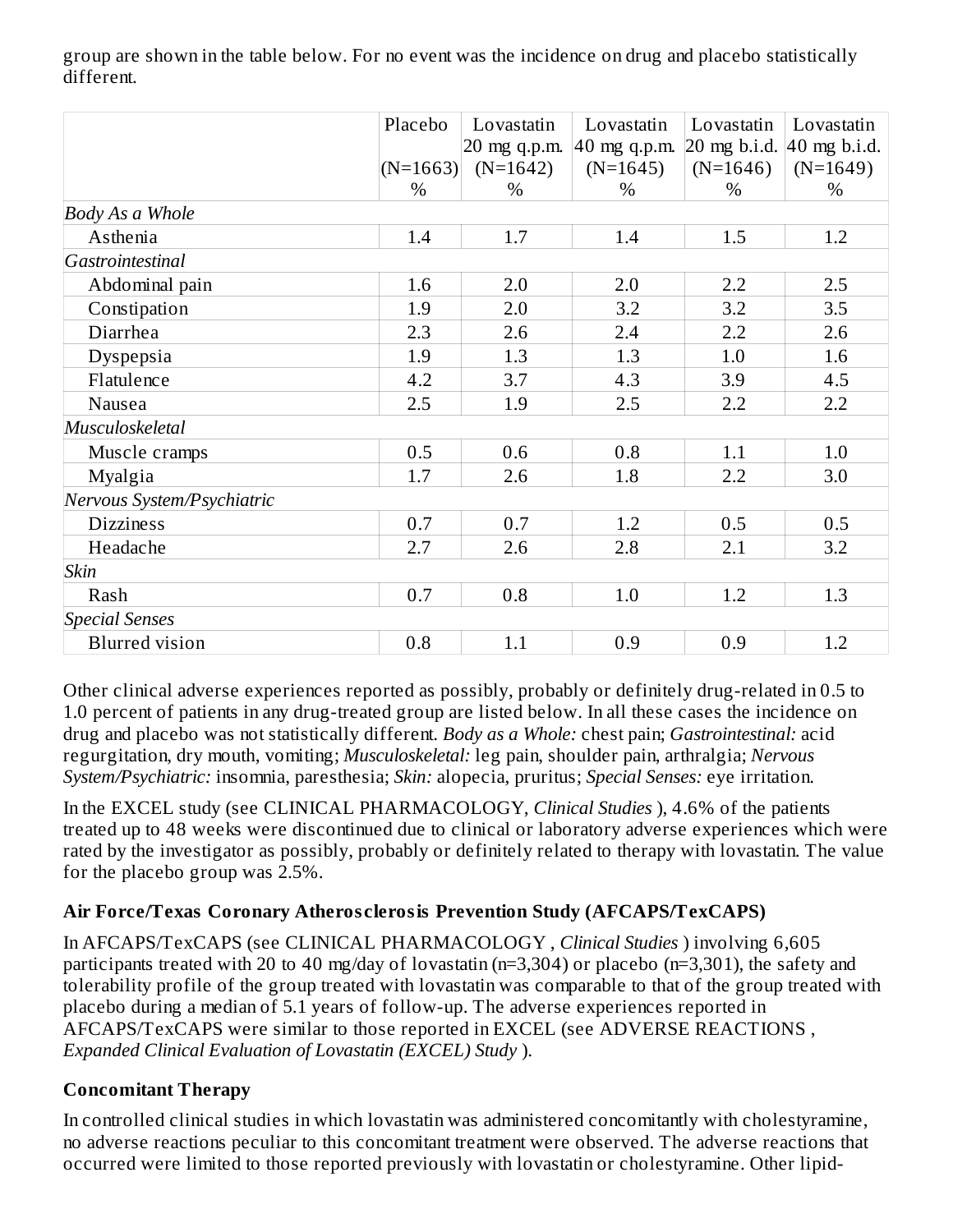lowering agents were not administered concomitantly with lovastatin during controlled clinical studies. Preliminary data suggests that the addition of gemfibrozil to therapy with lovastatin is not associated with greater reduction in LDL-C than that achieved with lovastatin alone. In uncontrolled clinical studies, most of the patients who have developed myopathy were receiving concomitant therapy with cyclosporine, gemfibrozil or niacin (nicotinic acid). The combined use of lovastatin with cyclosporine or gemfibrozil should be avoided. Caution should be used when prescribing other fibrates or lipidlowering doses (≥1 g/day) of niacin with lovastatin (see WARNINGS, *Myopathy/Rhabdomyolysis*).

The following effects have been reported with drugs in this class. Not all the effects listed below have necessarily been associated with lovastatin therapy.

*Skeletal:* muscle cramps, myalgia, myopathy, rhabdomyolysis, arthralgias.

There have been rare reports of immune-mediated necrotizing myopathy associated with statin use [see WARNINGS, *Myopathy/Rhabdomyolysis*].

*Neurological:* dysfunction of certain cranial nerves (including alteration of taste, impairment of extraocular movement, facial paresis), tremor, dizziness, vertigo, paresthesia, peripheral neuropathy, peripheral nerve palsy, psychic disturbances, anxiety, insomnia, depression.

There have been rare postmarketing reports of cognitive impairment (e.g., memory loss, forgetfulness, amnesia, memory impairment, confusion) associated with statin use. These cognitive issues have been reported for all statins. The reports are generally nonserious, and reversible upon statin discontinuation, with variable times to symptom onset (1 day to years) and symptom resolution (median of 3 weeks).

*Hypersensitivity Reactions:* An apparent hypersensitivity syndrome has been reported rarely which has included one or more of the following features: anaphylaxis, angioedema, lupus erythematous-like syndrome, polymyalgia rheumatica, dermatomyositis, vasculitis, purpura, thrombocytopenia, leukopenia, hemolytic anemia, positive ANA, ESR increase, eosinophilia, arthritis, arthralgia, urticaria, asthenia, photosensitivity, fever, chills, flushing, malaise, dyspnea, toxic epidermal necrolysis, erythema multiforme, including Stevens-Johnson syndrome.

*Gastrointestinal:* pancreatitis, hepatitis, including chronic active hepatitis, cholestatic jaundice, fatty change in liver; and rarely, cirrhosis, fulminant hepatic necrosis, and hepatoma; anorexia, vomiting, fatal and non-fatal hepatic failure.

*Skin:* alopecia, pruritus. A variety of skin changes (e.g., nodules, discoloration, dryness of skin/mucous membranes, changes to hair/nails) have been reported.

*Reproductive:* gynecomastia, loss of libido, erectile dysfunction.

*Eye:* progression of cataracts (lens opacities), ophthalmoplegia.

*Laboratory Abnormalities:* elevated transaminases, alkaline phosphatase, γ-glutamyl transpeptidase, and bilirubin; thyroid function abnormalities.

*Respiratory:* linterstitial lung disease

# **Adoles cent Patients (ages 10 to 17 years)**

In a 48-week controlled study in adolescent boys with heFH (n=132) and a 24-week controlled study in girls who were at least 1 year post-menarche with heFH (n=54), the safety and tolerability profile of the groups treated with lovastatin (10 to 40 mg daily) was generally similar to that of the groups treated with placebo (see CLINICAL PHARMACOLOGY, *Clinical Studies in Adolescent Patients* and PRECAUTIONS, *Pediatric Use* ).

# **OVERDOSAGE**

After oral administration of lovastatin to mice, the median lethal dose observed was >15 g/m  $^2$ .

Five healthy human volunteers have received up to 200 mg of lovastatin as a single dose without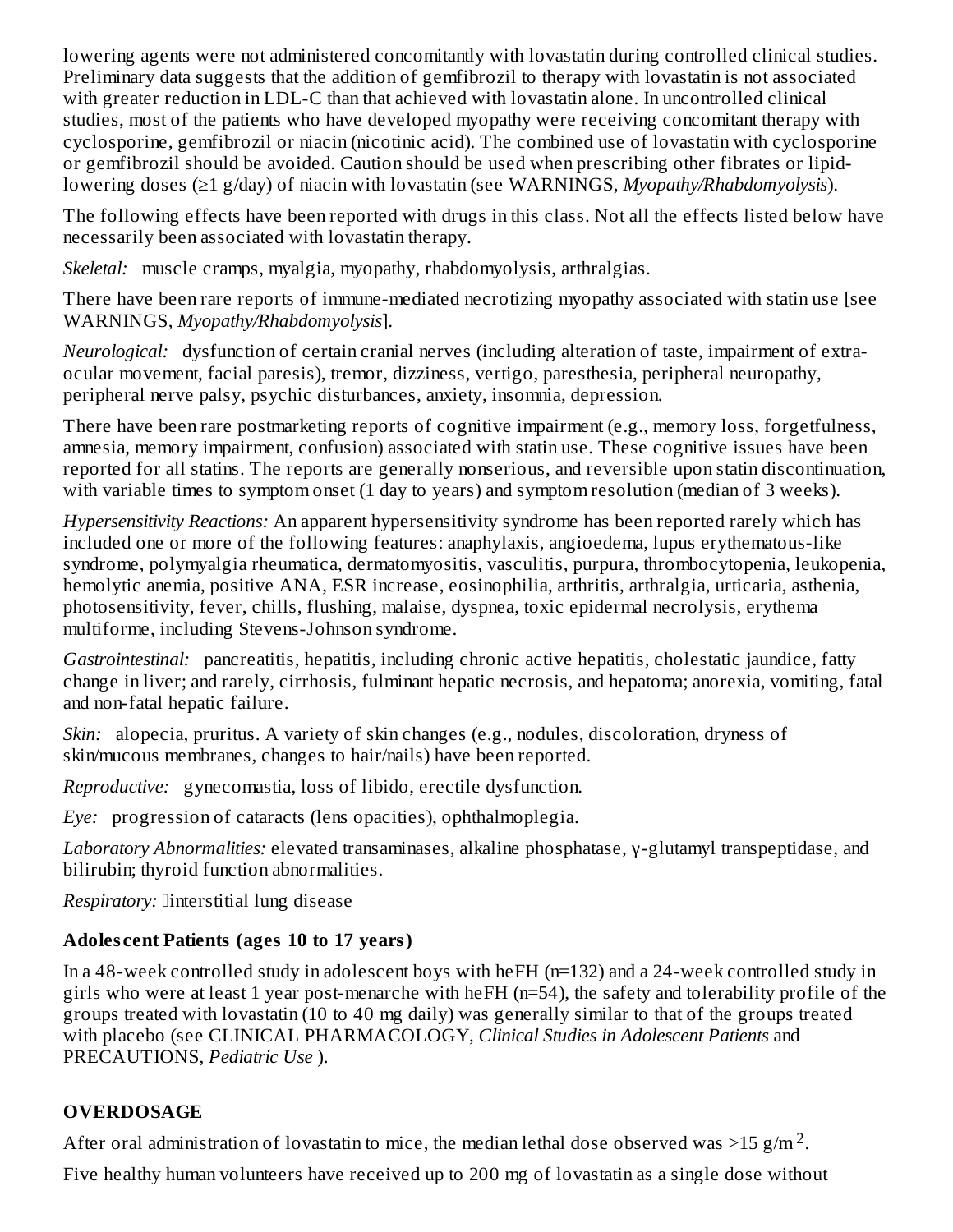clinically significant adverse experiences. A few cases of accidental overdosage have been reported; no patients had any specific symptoms, and all patients recovered without sequelae. The maximum dose taken was 5 to 6 g.

Until further experience is obtained, no specific treatment of overdosage with lovastatin can be recommended.

The dialyzability of lovastatin and its metabolites in man is not known at present.

# **DOSAGE AND ADMINISTRATION**

The patient should be placed on a standard cholesterol-lowering diet before receiving lovastatin and should continue on this diet during treatment with lovastatin (see NCEP Treatment Guidelines for details on dietary therapy). Lovastatin should be given with meals.

# **Adult Patients**

The usual recommended starting dose is 20 mg once a day given with the evening meal. The recommended dosing range is 10 to 80 mg/day in single or two divided doses; the maximum recommended dose is 80 mg/day. Doses should be individualized according to the recommended goal of therapy (see NCEP Guidelines and CLINICAL PHARMACOLOGY ). Patients requiring reductions in LDL-C of 20% or more to achieve their goal (see INDICATIONS AND USAGE) should be started on 20 mg/day of lovastatin. A starting dose of 10 mg may be considered for patients requiring smaller reductions. Adjustments should be made at intervals of 4 weeks or more.

Cholesterol levels should be monitored periodically and consideration should be given to reducing the dosage of lovastatin if cholesterol levels fall significantly below the targeted range.

## **Dosage in Patients taking Danazol, Diltiazem, Dronedarone, or Verapamil**

In patients taking danazol, diltiazem, dronedarone or verapamil concomitantly with lovastatin, therapy should begin with 10 mg of lovastatin and should not exceed 20 mg **/**day (see CLINICAL PHARMACOLOGY, *Pharmacokinetics,* WARNINGS, *Myopathy/Rhabdomyolysis*, PRECAUTIONS, *Drug Interactions, Other Drug Interactions*).

## **Dosage in Patients taking Amiodarone**

In patients taking amiodarone concomitantly with lovastatin, the dose should not exceed 40 mg/day (see WARNINGS , *Myopathy/Rhabdomyolysis* and PRECAUTIONS , *Drug Interactions* , *Other drug interactions* ).

## **Adoles cent Patients (10 to 17 years of age) with Heterozygous Familial Hypercholesterolemia**

The recommended dosing range is 10 to 40 mg/day; the maximum recommended dose is 40 mg/day. Doses should be individualized according to the recommended goal of therapy (see NCEP Pediatric Panel Guidelines ††, CLINICAL PHARMACOLOGY , and INDICATIONS AND USAGE ). Patients requiring reductions in LDL-C of 20% or more to achieve their goal should be started on 20 mg/day of lovastatin. A starting dose of 10 mg may be considered for patients requiring smaller reductions. Adjustments should be made at intervals of 4 weeks or more.

## **Concomitant Lipid-Lowering Therapy**

Lovastatin is effective alone or when used concomitantly with bile-acid sequestrants (see WARNINGS, *Myopathy/Rhabdomyolysis* and PRECAUTIONS, *Drug Interactions*).

## **Dosage in Patients with Renal Insufficiency**

In patients with severe renal insufficiency (creatinine clearance <30 mL/min), dosage increases above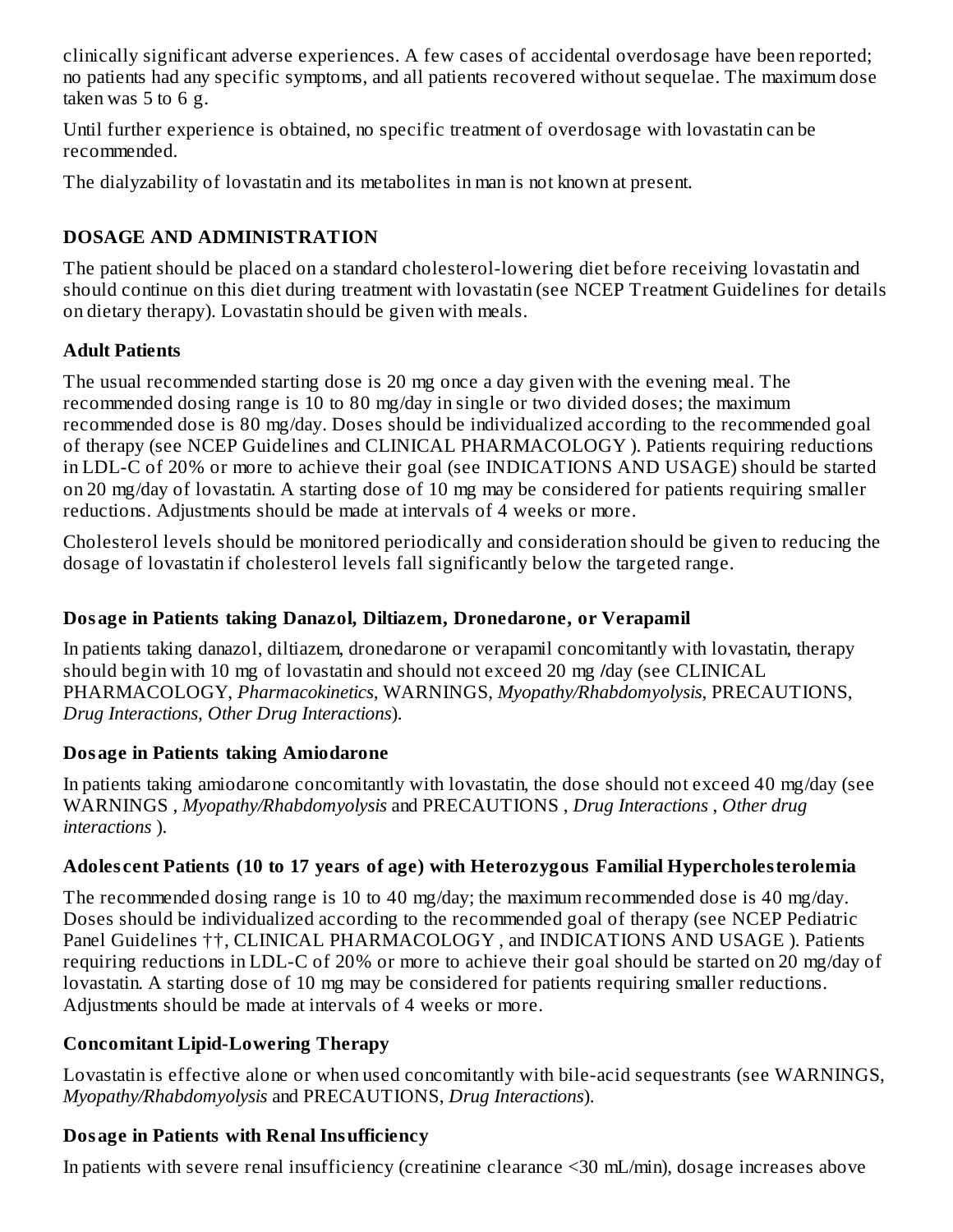20 mg/day should be carefully considered and, if deemed necessary, implemented cautiously (see CLINICAL PHARMACOLOGY and WARNINGS, *Myopathy/Rhabdomyolysis* ).

#### **HOW SUPPLIED**

Lovastatin Tablets USP (white to off white round, unscored tablets) containing 40mg of lovastatin and engraved with "CTI 143"

| 70934-658-90) |  |
|---------------|--|
|               |  |
| 70934-658-30) |  |

<sup>4</sup> National Cholesterol Education Program (NCEP): Highlights of the Report of the Expert Panel on Blood Cholesterol Levels in Children and Adolescents. *Pediatrics* . 89(3):495-501, 1992.

#### **Storage**

Store at 20<sup>°</sup> to 25<sup>°</sup> C (68<sup>°</sup> to 77<sup>°</sup> F). [See USP Controlled Room Temperature.] Lovastatin Tablets must be protected from light and stored in a well-closed, light-resistant container.

Manufactured and Distributed By:

\_\_\_\_\_\_\_\_\_\_\_\_\_\_\_\_\_\_\_\_\_\_\_\_\_\_\_\_\_\_\_\_\_\_\_\_

#### **Carlsbad Tech**

5928 Farnsworth Court Carlsbad, CA 92008

Revised: March 2017

CTI-13 Rev. J

#### **Principal Display Panel**

**NDC: 70934-658-90**



| <b>LOVASTATIN</b>              |                         |                    |                              |
|--------------------------------|-------------------------|--------------------|------------------------------|
| lovastatin tablet              |                         |                    |                              |
|                                |                         |                    |                              |
| <b>Product Information</b>     |                         |                    |                              |
| Product Type                   | HUMAN PRESCRIPTION DRUG | Item Code (Source) | NDC:70934-658(NDC:61442-143) |
| <b>Route of Administration</b> | ORAL                    |                    |                              |